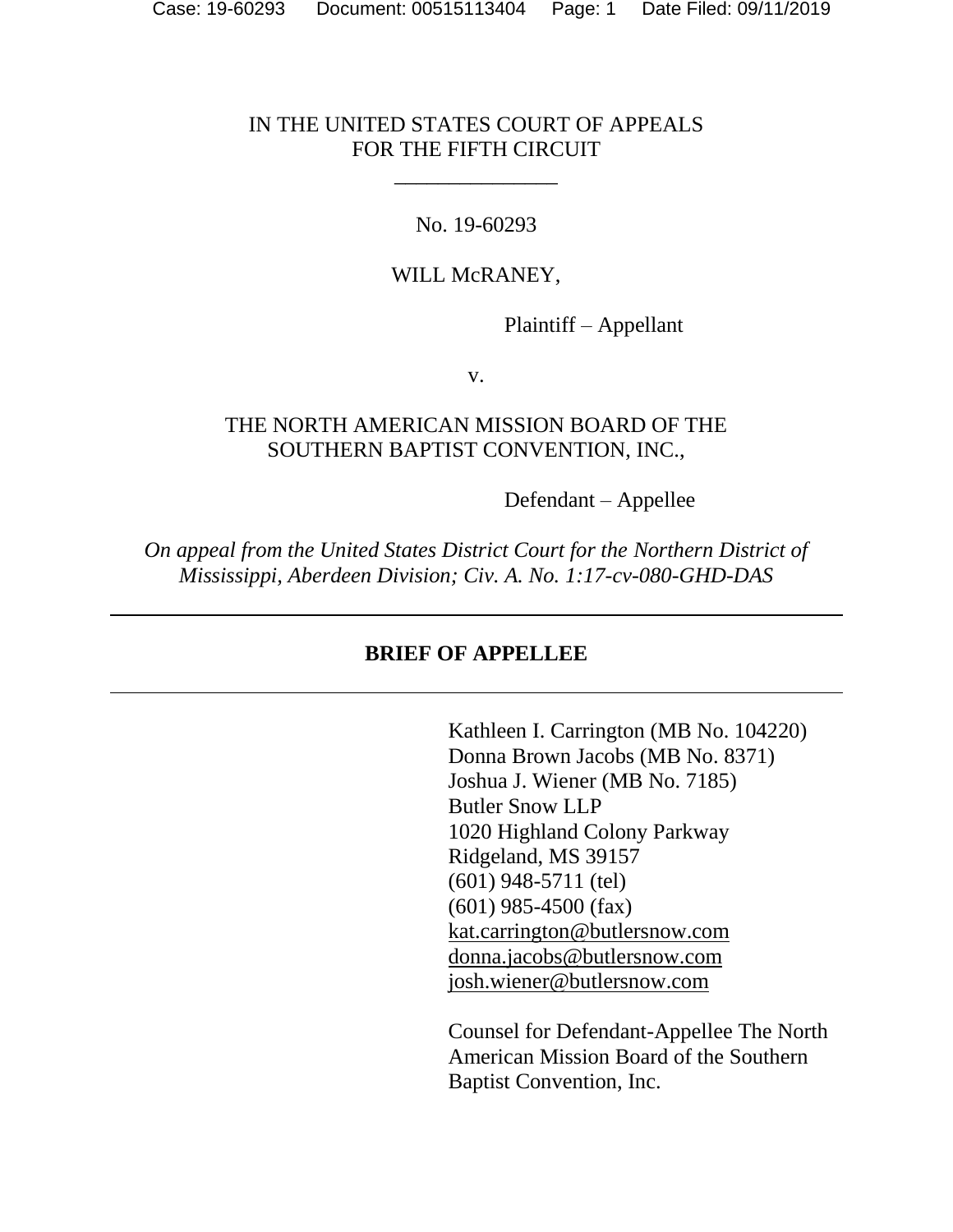#### IN THE UNITED STATES COURT OF APPEALS FOR THE FIFTH CIRCUIT

\_\_\_\_\_\_\_\_\_\_\_\_\_\_\_

#### No. 19-60293

#### WILL McRANEY,

Plaintiff – Appellant

v.

### THE NORTH AMERICAN MISSION BOARD OF THE SOUTHERN BAPTIST CONVENTION, INC.,

Defendant – Appellee

#### **CERTIFICATE OF INTERESTED PERSONS**

<span id="page-1-0"></span>The undersigned counsel of record certifies that the following listed persons and entities as described in the fourth sentence of Rule 28.2.1 have an interest in the outcome of this case. These representations are made in order that the judges of this court may evaluate possible disqualification or recusal.

- 1. Will McRaney, Plaintiff-Appellant
- 2. William Harvey Barton, II, Counsel for Plaintiff-Appellant
- 3. Barton Law Firm, PLLC, Counsel for Plaintiff-Appellant
- 4. The North American Mission Board of the Southern Baptist Convention, Inc., Defendant-Appellee
- 5. Kathleen Ingram Carrington, Counsel for Defendant-Appellee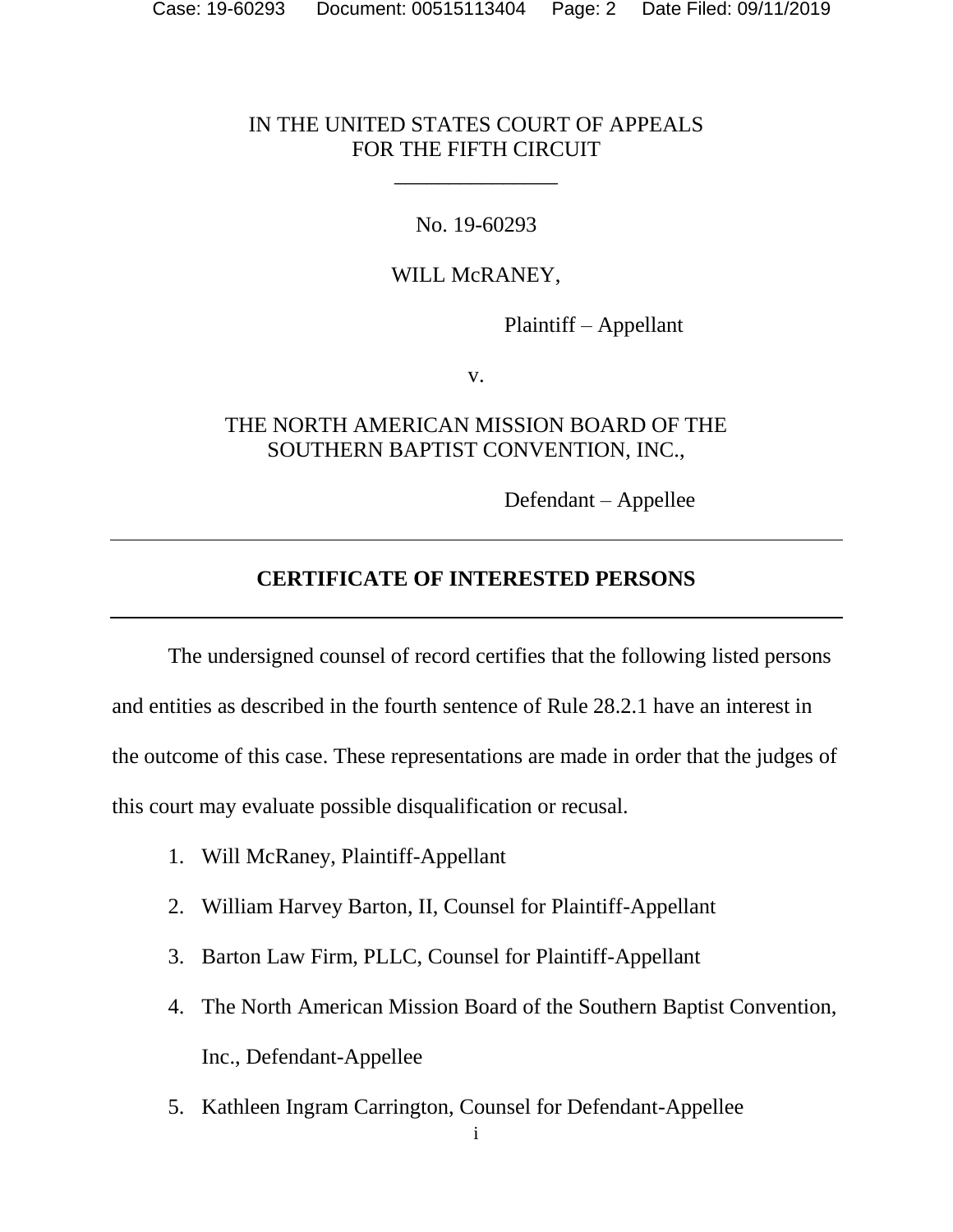- 6. Donna Brown Jacobs, Counsel for Defendant-Appellee
- 7. Joshua J. Wiener, Counsel for Defendant-Appellee
- 8. Butler Snow LLP, Counsel for Defendant-Appellee
- 9. Baptist Convention of Maryland/Delaware, Inc., Third-Party Respondent
- 10. Adam Stone, Counsel for Third-Party Respondent
- 11. Jackie R. Bost, II, Counsel for Third-Party Respondent
- 12. Jones Walker, LLP, Counsel for Third-Party Respondent

*s/ Kathleen Ingram Carrington*\_\_\_\_\_\_\_\_ One of the attorneys for Defendant-Appellee The North American Mission Board of the Southern Baptist Convention, Inc.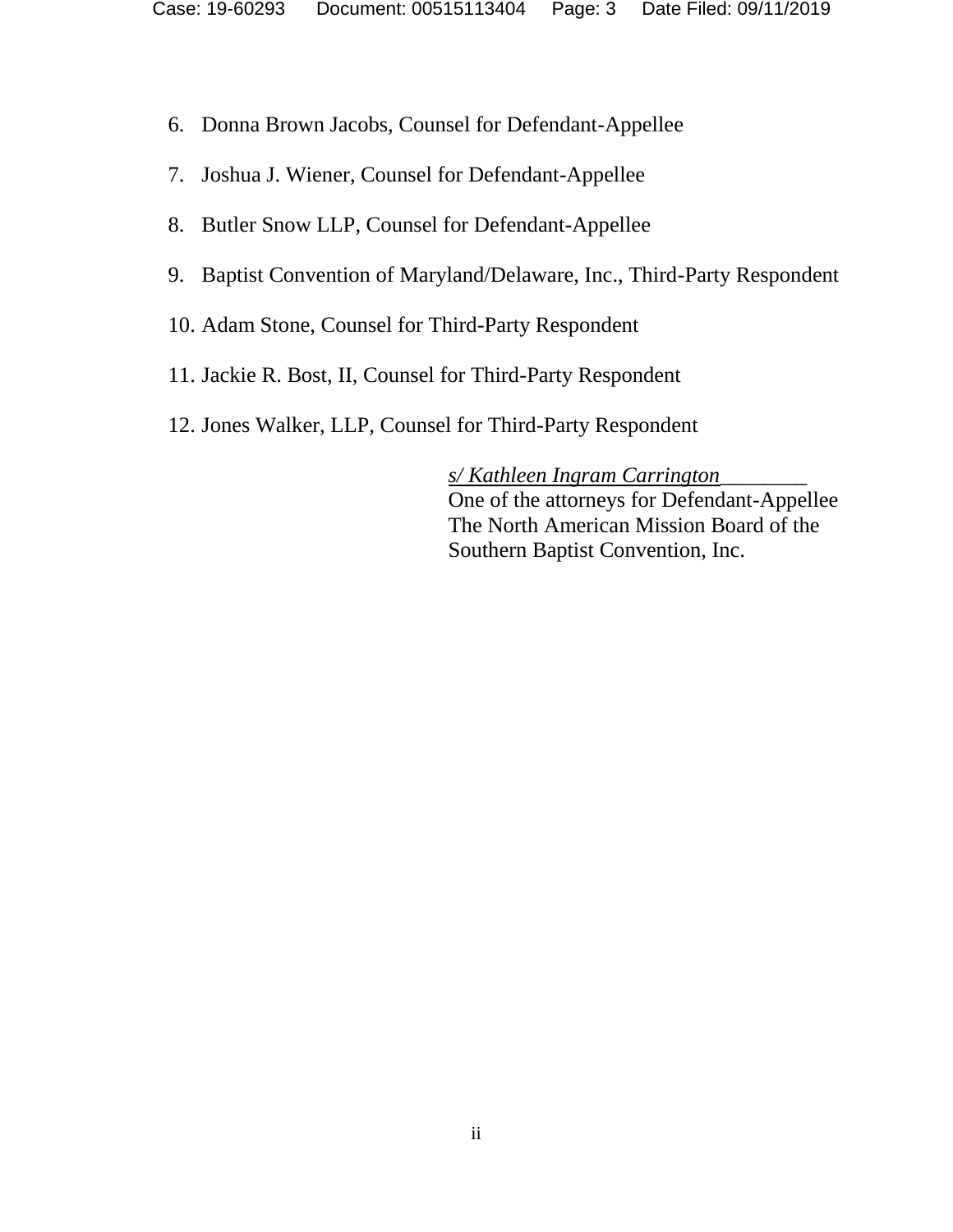Case: 19-60293 Document: 00515113404 Page: 4 Date Filed: 09/11/2019

#### **STATEMENT REGARDING ORAL ARGUMENT**

<span id="page-3-0"></span>This case concerns whether the District Court, under Fed. R. Civ. P. 12(b)(1), appropriately concluded it did not have jurisdiction to hear any of Plaintiff Will McRaney's ("Plaintiff") claims against The North American Mission Board of the Southern Baptist Convention, Inc. ("NAMB") under the Religion Clauses of the First Amendment. Applying the First Amendment's ecclesiastical abstention doctrine, the District Court found all of Plaintiff's claims were tied either to his termination as Executive Director of the Baptist Convention of Maryland/Delaware ("BCMD"), a religious organization working hand-in-hand with NAMB in their missional goals of evangelism and church planting, or his troubles with NAMB and BCMD arising from their collective spiritual work as Southern Baptists.

This Court has repeatedly precluded civil courts from interfering with the theological practices, internal affairs, and internal management of religious organizations such as NAMB and BCMD, and it treats the ecclesiastical abstention doctrine as a Rule 12(b)(1) jurisdictional bar. Because this case concerns clear precedent that the District Court correctly applied in dismissing Plaintiff's claims, NAMB does not believe oral argument would assist the Court in deciding this appeal.

iii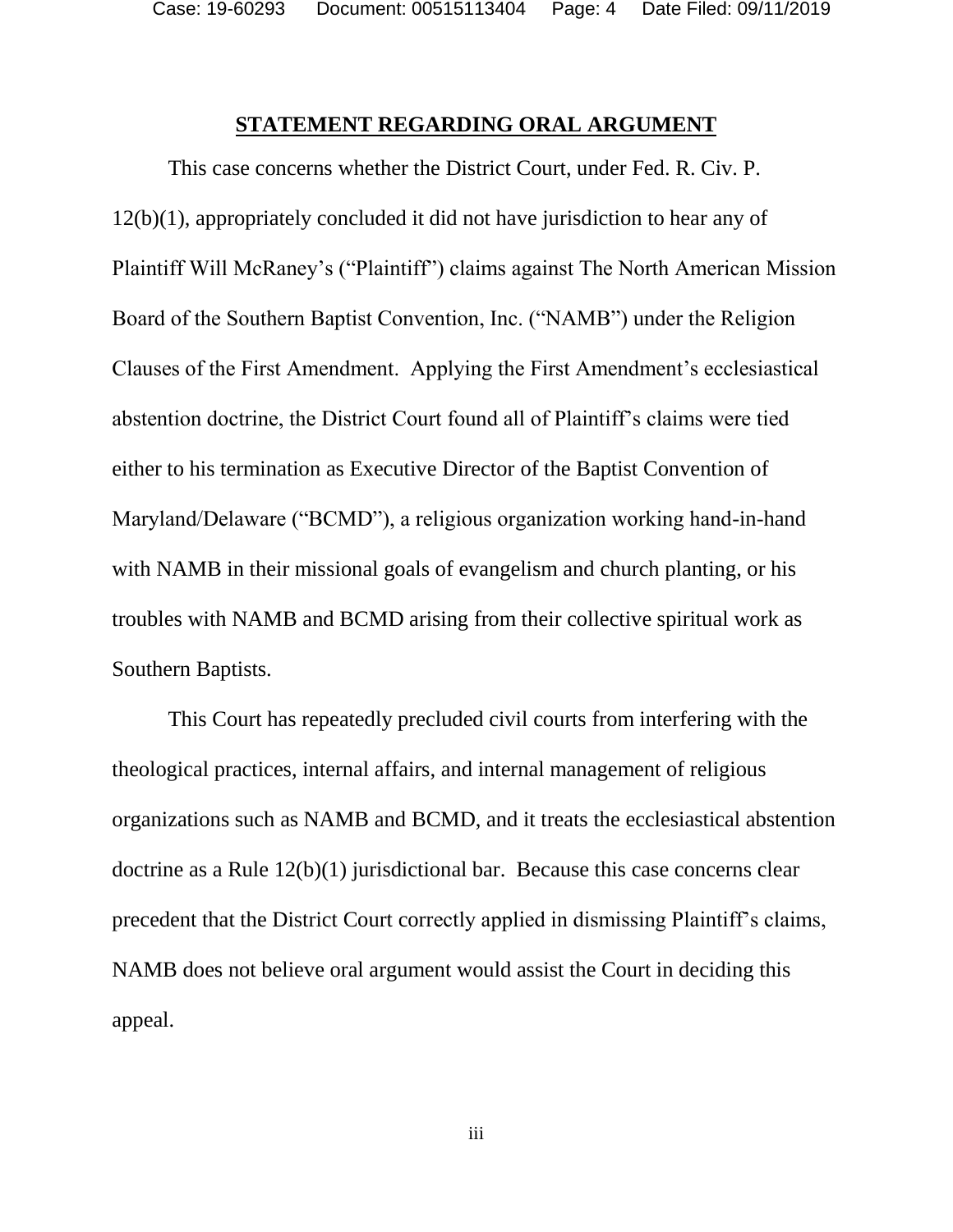# **TABLE OF CONTENTS**

<span id="page-4-0"></span>

| I.  |                 |                                                                       |  |  |  |
|-----|-----------------|-----------------------------------------------------------------------|--|--|--|
|     | А.              | The roles of, and relationships between, NAMB, Plaintiff, and         |  |  |  |
|     | <b>B.</b>       | Plaintiff rejected the new SPA on behalf of BCMD4                     |  |  |  |
|     | $\mathcal{C}.$  | Plaintiff and BCMD end their employment relationship5                 |  |  |  |
|     | D.              |                                                                       |  |  |  |
| II. |                 |                                                                       |  |  |  |
|     | A.              |                                                                       |  |  |  |
|     | <b>B.</b>       | NAMB moved for a dismissal pursuant to the Religion Clauses           |  |  |  |
|     | $\mathcal{C}$ . | NAMB served a subpoena duces tecum on BCMD for documents              |  |  |  |
|     | D.              | NAMB moved for partial summary judgment following BCMD's              |  |  |  |
|     | Ε.              | The District Court entered a show cause order on subject matter<br>12 |  |  |  |
|     | F.              | The District Court dismissed Plaintiff's claims against NAMB          |  |  |  |
| Ш.  |                 |                                                                       |  |  |  |
|     |                 |                                                                       |  |  |  |
|     |                 |                                                                       |  |  |  |
| I.  |                 |                                                                       |  |  |  |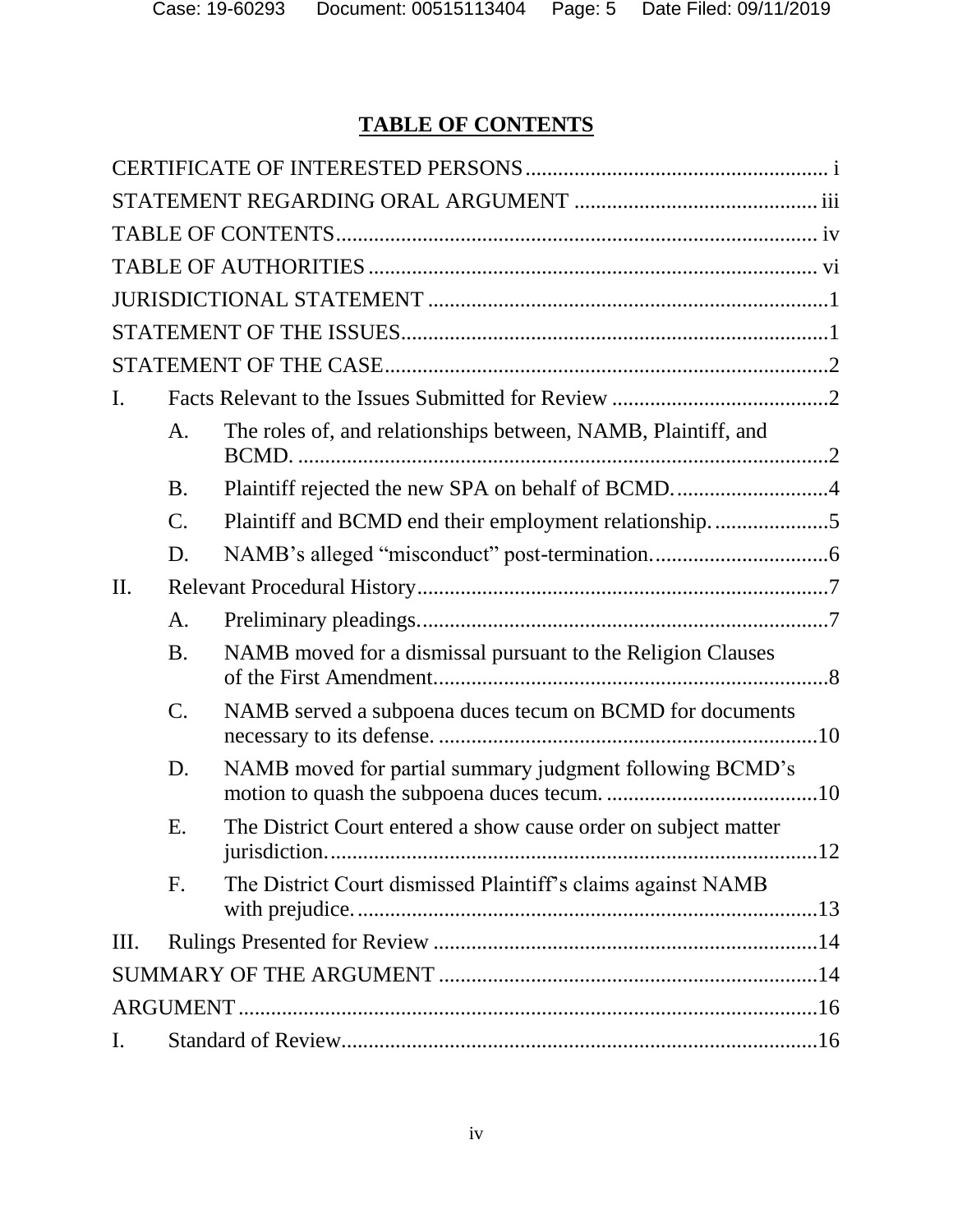| II. | The District Court correctly dismissed Plaintiff's claims against NAMB<br>for lack of subject matter jurisdiction under the ecclesiastical abstention |                                                                  |                                                                                                                                                                                 |     |  |  |
|-----|-------------------------------------------------------------------------------------------------------------------------------------------------------|------------------------------------------------------------------|---------------------------------------------------------------------------------------------------------------------------------------------------------------------------------|-----|--|--|
|     | A.                                                                                                                                                    | Plaintiff waived his challenge regarding the "law of the case"   |                                                                                                                                                                                 |     |  |  |
|     | <b>B.</b>                                                                                                                                             | The District Court correctly found the ecclesiastical abstention |                                                                                                                                                                                 |     |  |  |
|     |                                                                                                                                                       | $\mathbf{i}$ .                                                   | The Court correctly dismissed Plaintiff's termination-<br>based claims—interference with contractual relations and<br>defamation—under the ecclesiastical abstention doctrine22 |     |  |  |
|     |                                                                                                                                                       | ii.                                                              | The Court correctly dismissed Plaintiff's speaking<br>engagement claim and intentional infliction of emotional                                                                  | .26 |  |  |
|     | $\mathcal{C}$ .                                                                                                                                       |                                                                  | The District Court correctly treated the ecclesiastical abstention<br>doctrine as a jurisdictional bar and dismissed the case under the                                         |     |  |  |
|     |                                                                                                                                                       |                                                                  |                                                                                                                                                                                 |     |  |  |
|     |                                                                                                                                                       |                                                                  |                                                                                                                                                                                 | .33 |  |  |
|     |                                                                                                                                                       |                                                                  |                                                                                                                                                                                 |     |  |  |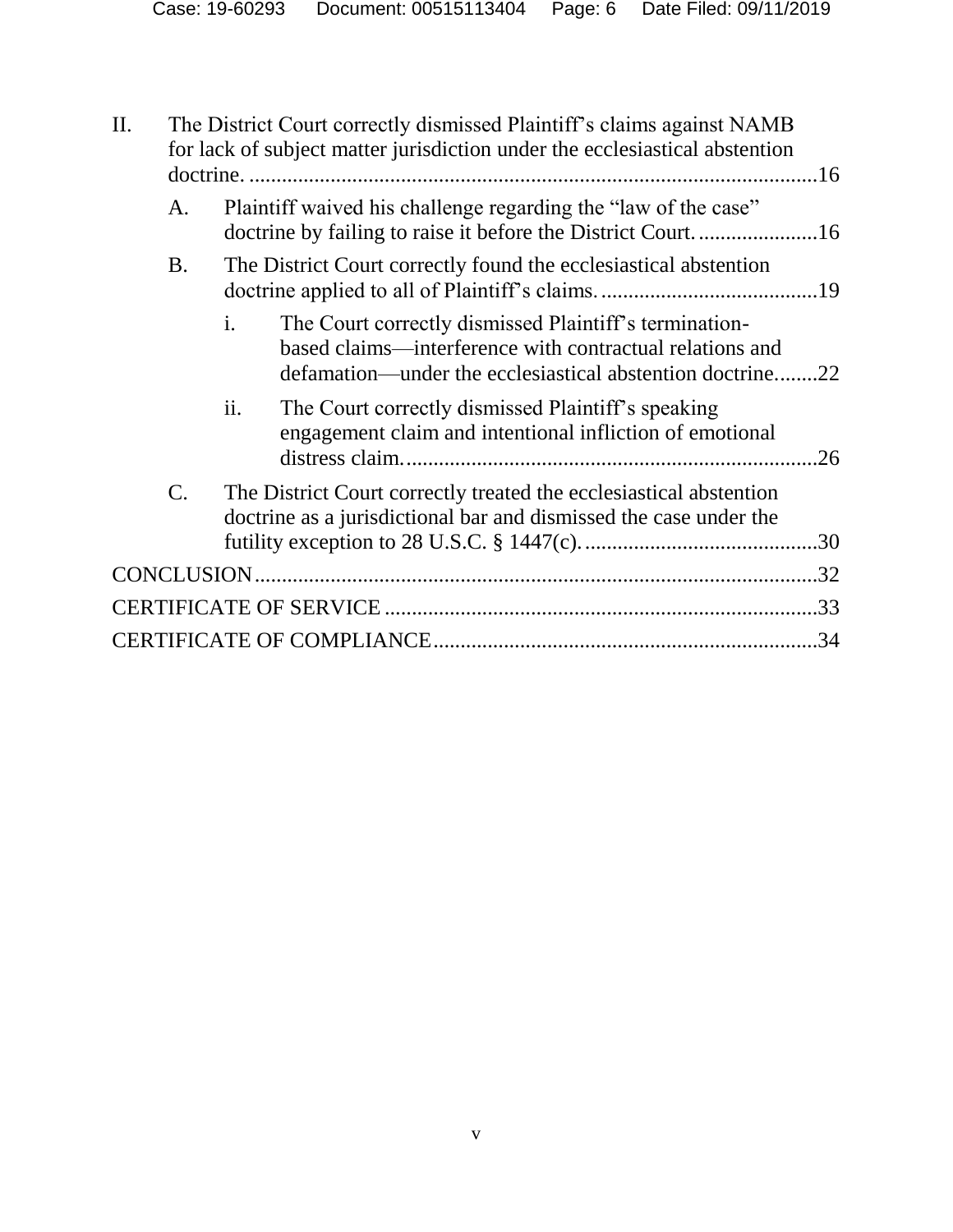# **TABLE OF AUTHORITIES**

# <span id="page-6-0"></span>**Cases**

| Advocates for Individuals with Disabilities LLC v. MidFirst Bank,               |
|---------------------------------------------------------------------------------|
| Anderson v. Watchtower Bible & Tract Soc'y of N.Y., Inc.,                       |
|                                                                                 |
|                                                                                 |
| Boaz Legacy, L.P. v. Roberts, 528 F. App'x 318 (5th Cir. 2016) 31               |
| Christianson v. Colt Industries Operating Corp., 486 U.S. 800 (1988)  18, 19    |
| Ginyard v. Church of God in Christ Ky. First Juris., Inc.,                      |
|                                                                                 |
| Guinn v. The Church of Christ of Collinsville, 775 P.2d 766 (Okla. 1989) 27, 28 |
|                                                                                 |
| Hosanna-Tabor Evangelical Lutheran Church & Sch. v. EEOC,                       |
| Kedroff v. St. Nicholas Cathedral of Russian Orthodox Church in N. Am.,         |
| Klouda v. Sw. Baptist Theological Seminary, 543 F. Supp. 2d 594                 |
| Mallette v. Church of God Int'l., 789 So. 2d 120 (Miss. Ct. App. 2001)31        |
|                                                                                 |
| MDPhysicians & Assocs., Inc. v. State Bd. of Ins., 957 F.2d 178                 |
|                                                                                 |
|                                                                                 |
| Presbytery of Beaver-Butler of United Presbyterian Church in U.S. v.            |
|                                                                                 |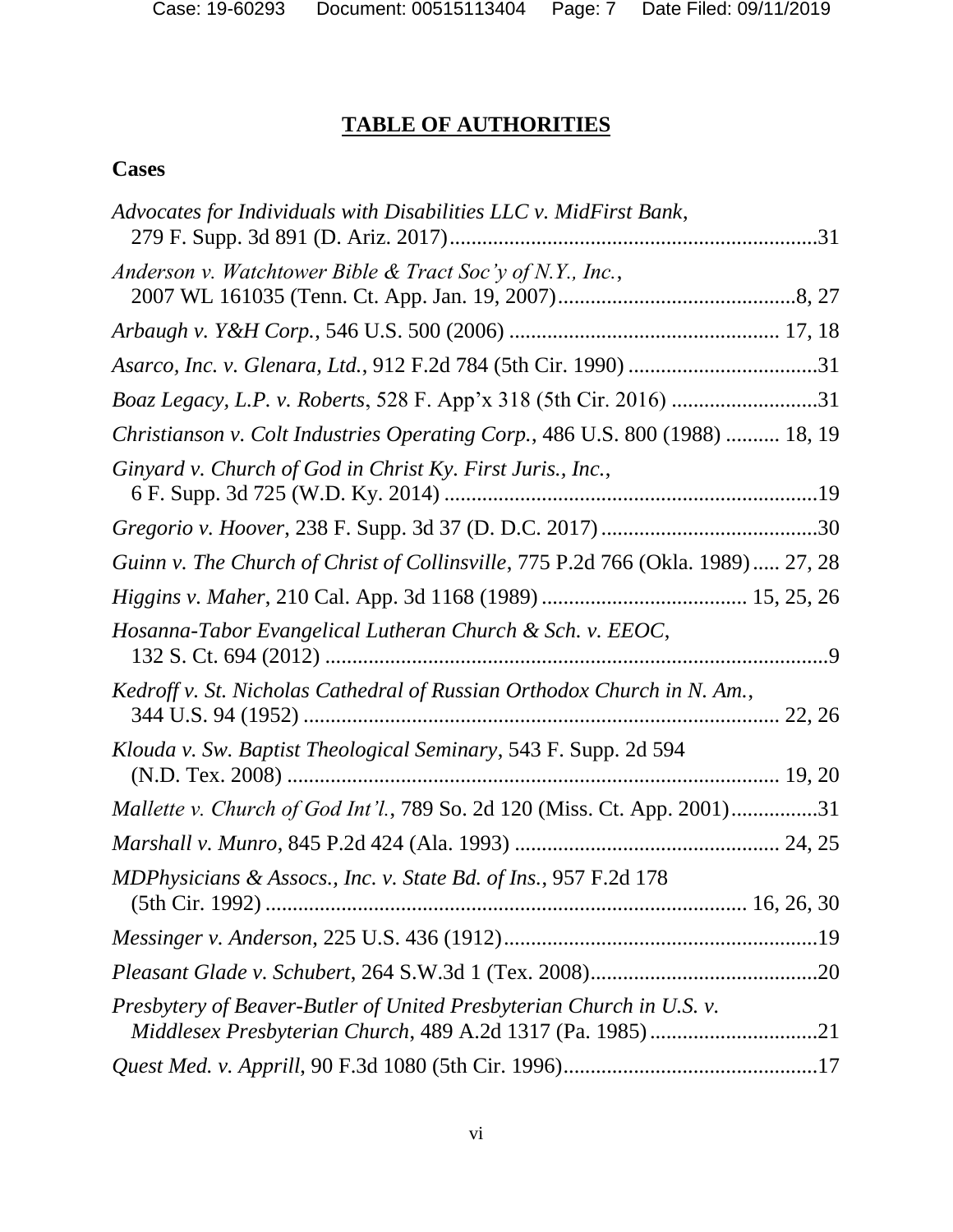| Serbian E. Orthodox Diocese v. Milivojevich, 426 U.S. 696 (1976)31            |  |
|-------------------------------------------------------------------------------|--|
| Simpson v. Wells Lamont Corp., 494 F.2d 490 (5th Cir. 1974)  20, 26, 30       |  |
|                                                                               |  |
| State Indus. Prods. Corp. v. Beta Tech. Inc., 575 F.3d 450 (5th Cir. 2009) 17 |  |
|                                                                               |  |
|                                                                               |  |
|                                                                               |  |
|                                                                               |  |
|                                                                               |  |

# **Rules and Statutes**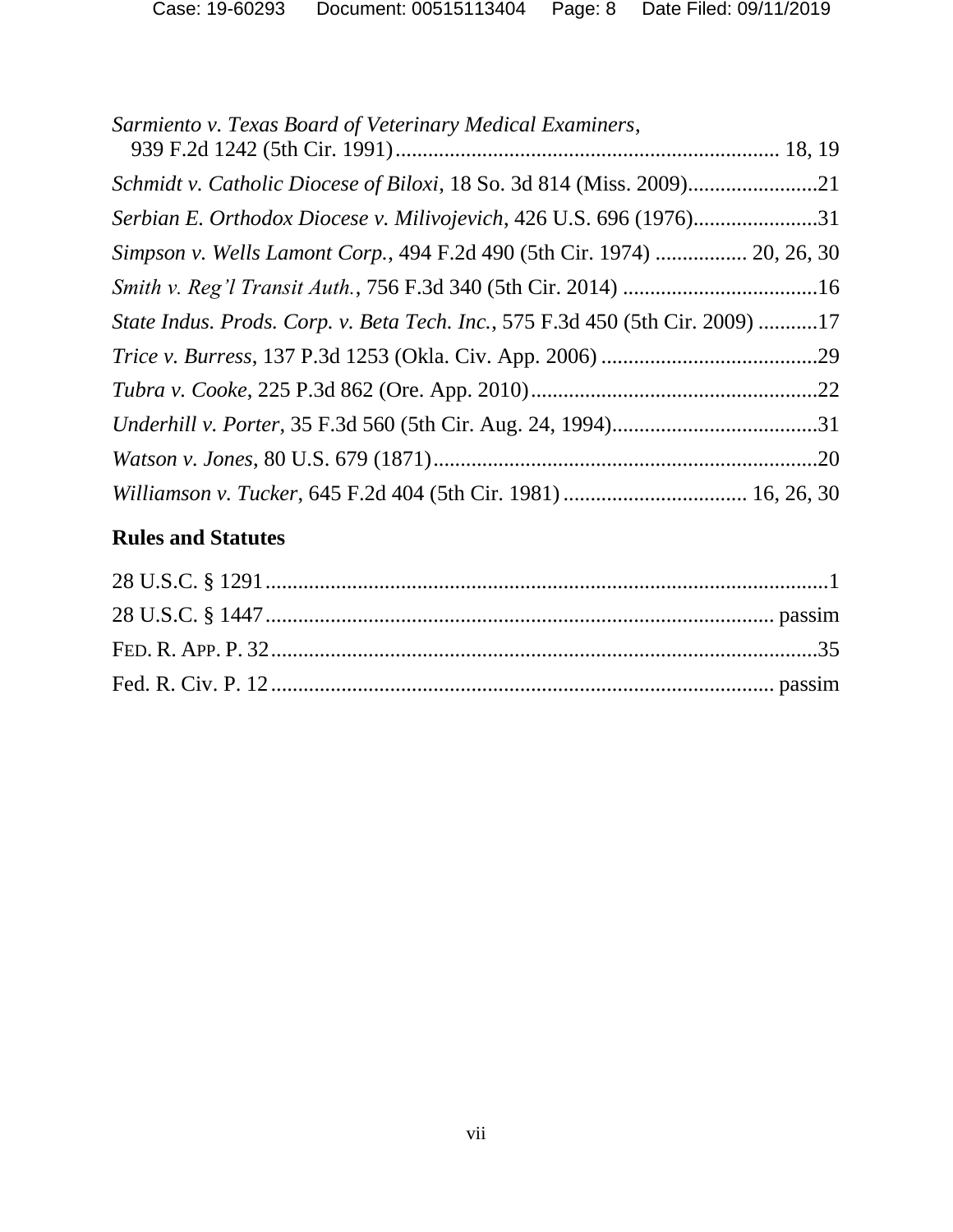### **JURISDICTIONAL STATEMENT**

<span id="page-8-0"></span>This appeal concerns whether the District Court properly dismissed Plaintiff's claims against NAMB for lack of subject matter jurisdiction under the First Amendment's ecclesiastical abstention doctrine.

The District Court entered its final order dismissing Plaintiff's claims with prejudice on April 24, 2019. ROA.328. Plaintiff timely noticed his appeal on May 1, 2019. ROA.329. Accordingly, this Court has jurisdiction under 28 U.S.C. § 1291.

### **STATEMENT OF THE ISSUES**

- <span id="page-8-1"></span>I. Did the District Court correctly dismiss Plaintiff's claims against NAMB for lack of subject matter jurisdiction under the ecclesiastical abstention doctrine?
	- A. Did Plaintiff waive his challenge regarding the "law of the case" doctrine by failing to raise it before the District Court?
	- B. Did the District Court correctly find the ecclesiastical abstention doctrine applied to all of Plaintiff's claims?
	- C. Did the District Court correctly treat the ecclesiastical abstention doctrine as a jurisdictional bar and dismiss the case under the futility exception to 28 U.S.C. § 1447(c)?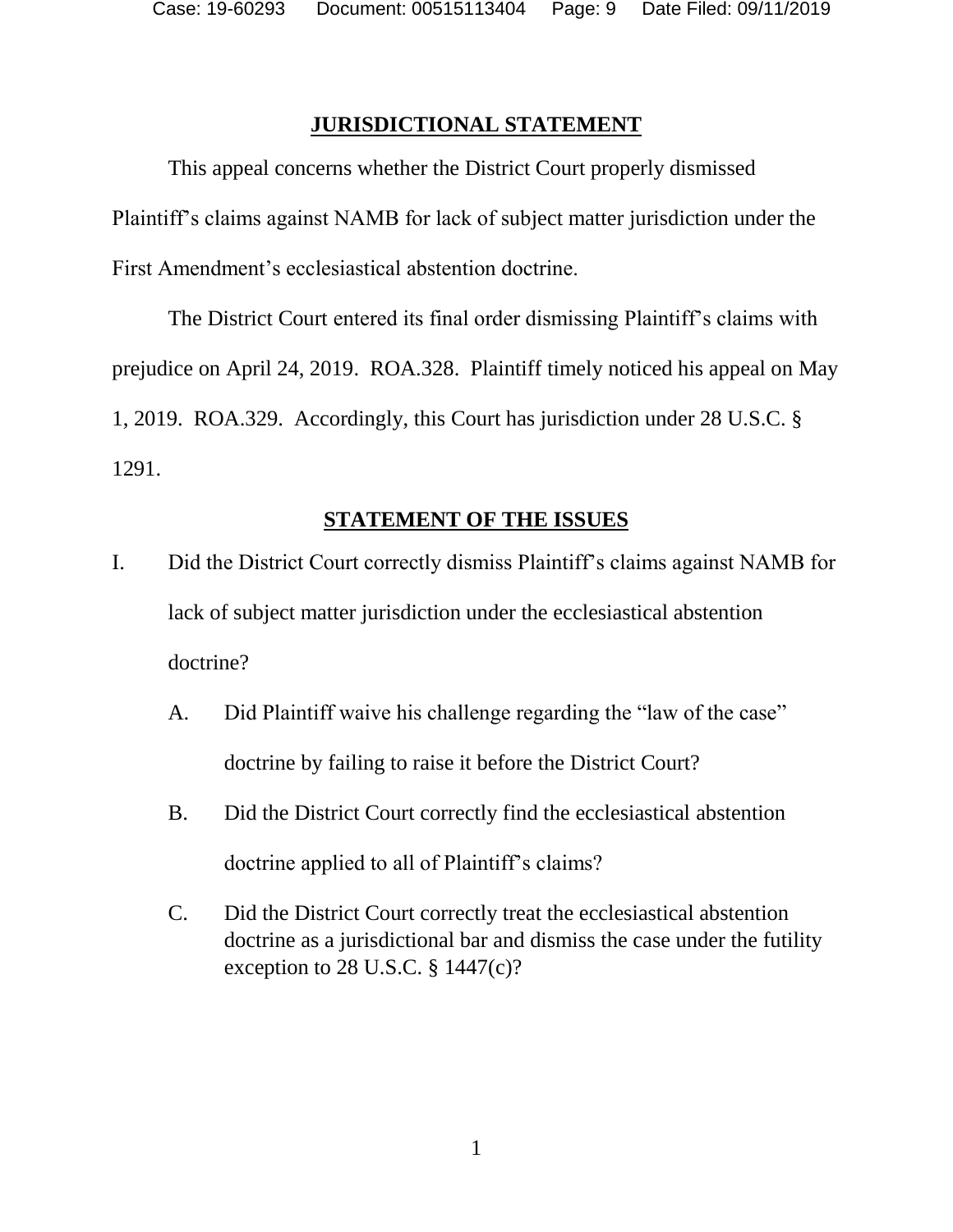#### **STATEMENT OF THE CASE**

#### <span id="page-9-2"></span><span id="page-9-1"></span><span id="page-9-0"></span>**I. Facts Relevant to the Issues Submitted for Review**

## **A.** *The roles of, and relationships between, NAMB, Plaintiff, and BCMD.*

"The North American Mission Board exists to work with churches, associations and state conventions in mobilizing Southern Baptists as a missional force to impact North America with the gospel of Jesus Christ through evangelism and church planting." ROA.41. NAMB's ministry priorities include assisting churches "in planting healthy, multiplying, evangelistic SBC churches," "in appointing, supporting and assuring accountability for missionaries," and "by providing missions education and coordinating volunteer missions opportunities for church members." ROA.41.

In furtherance of these ministry priorities, NAMB partners with Baptist conventions across North America. ROA.41. The conventions are either state or regional, and they provide services for their cooperating churches such as assisting with "evangelism, church planting, volunteer partnership missions, leadership development, disaster relief mobilization, and spiritual growth and prayer support."<sup>1</sup>

Plaintiff is the former Executive Director of one of these conventions, namely the Baptist Convention of Maryland/Delaware ("BCMD"). ROA.14.

l

<sup>&</sup>lt;sup>1</sup> Southern Baptist Convention: A Closer Look, *available at* www.sbc.net/aboutus/acloserlook.asp (last visited Sept. 2, 2019).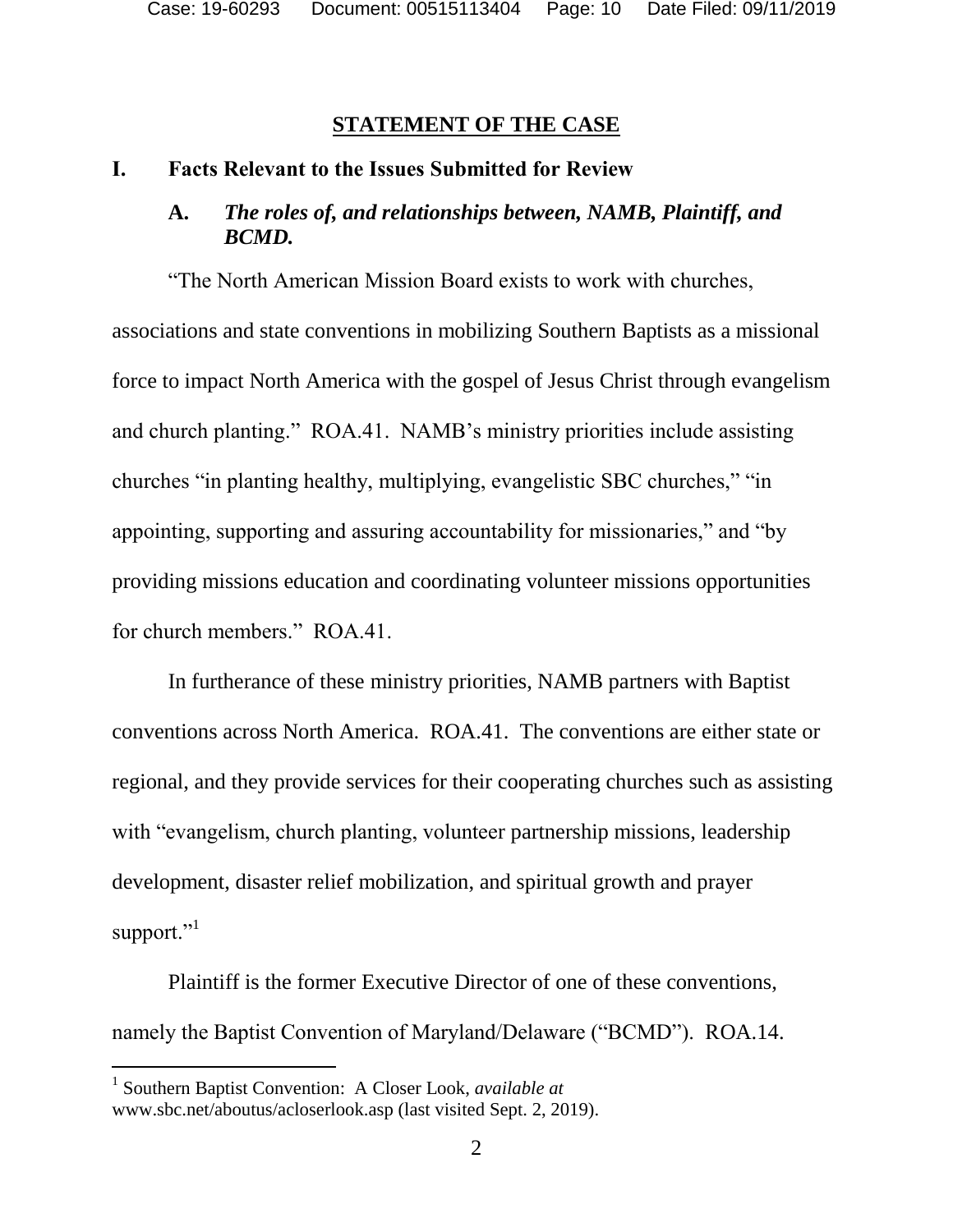BCMD "exists to intentionally assist in the starting and strengthening of congregations so that together we can accomplish the Great Commission as given to us by our Lord in Matthew 28:19-20 and Acts 1:8." ROA.42.

BCMD and NAMB work hand-in-hand under a religious ministry agreement known as a "Strategic Partnership Agreement" ("SPA"). ROA.15. The SPA is "driven by shared values that reflect mutual respect and peer-to-peer relationships," including "Biblical Authority," "Kingdom Advancement," and "Evangelism and Missions." ROA.42. Together, BCMD and NAMB "develop, administer and evaluate a strategic plan for penetrating lostness through church planting and evangelism." *Id.* Further, the SPA's provisions "shall be consistent with the most recently adopted version of the Southern Baptist Convention Baptist Faith and Message."<sup>2</sup> ROA.43.

In his role as Executive Director, Plaintiff's ministry included moving forward the ministry priorities of BCMD as an individual convention and the collective ministry priorities of BCMD in partnership with NAMB. ROA.14. *See also* ROA.41-43 (noting certain duties of the Executive Director under the SPA).

l

<sup>&</sup>lt;sup>2</sup> The Baptist Faith and Message is a statement prepared by the Southern Baptists setting forth the Convention's generally held convictions, which "serves as a guide to understanding who they are." *See* Southern Baptist Convention, About Us: Basic Beliefs, *available at* www.sbc.net/about us/basicbeliefs.asp (last visited Sept. 2, 2019).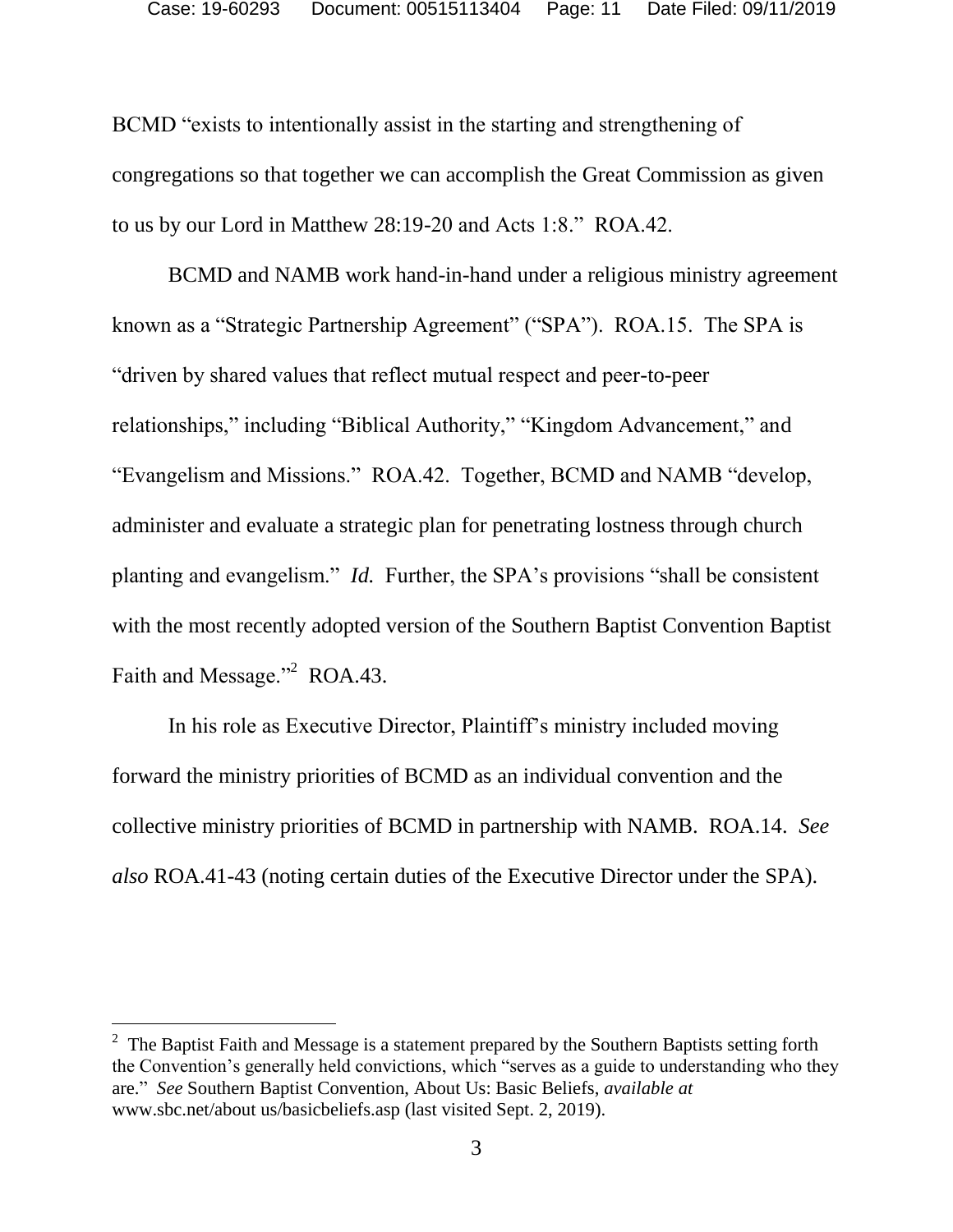For each of the past five years (2013-2018), NAMB contributed 15-20 percent of the financial support BCMD needed for its day-to-day operations, totaling approximately \$5.2 million. ROA.192, ROA.260.

#### **B.** *Plaintiff rejected the new SPA on behalf of BCMD.*

<span id="page-11-0"></span>According to Plaintiff, NAMB leadership developed a new SPA in 2014 that NAMB began "pushing" on state conventions, including BCMD. ROA.15. The new SPA allegedly included a new funding arrangement designed to give NAMB more control over finances and the hiring, supervising, and firing of staff positions at the state conventions, including the elimination of all jointly funded staff positions. ROA.15. Plaintiff repeatedly rejected the SPA on behalf of BCMD, "viewing the proposed SPA as a weakening of the autonomy of BCMD and the relinquishment of all controls to NAMB in the specific area of starting new churches." ROA.16.

Plaintiff claimed he asked to meet with NAMB President Dr. Kevin Ezell, but Dr. Ezell and others at NAMB allegedly "wrote to various leaders within the BCMD that Plaintiff McRaney had repeatedly refused to meet with him [Dr. Ezell]." ROA.16. Plaintiff's complaint did not identify who these leaders are, and Plaintiff did not attach these communications to his Complaint. *See generally* ROA.13-19.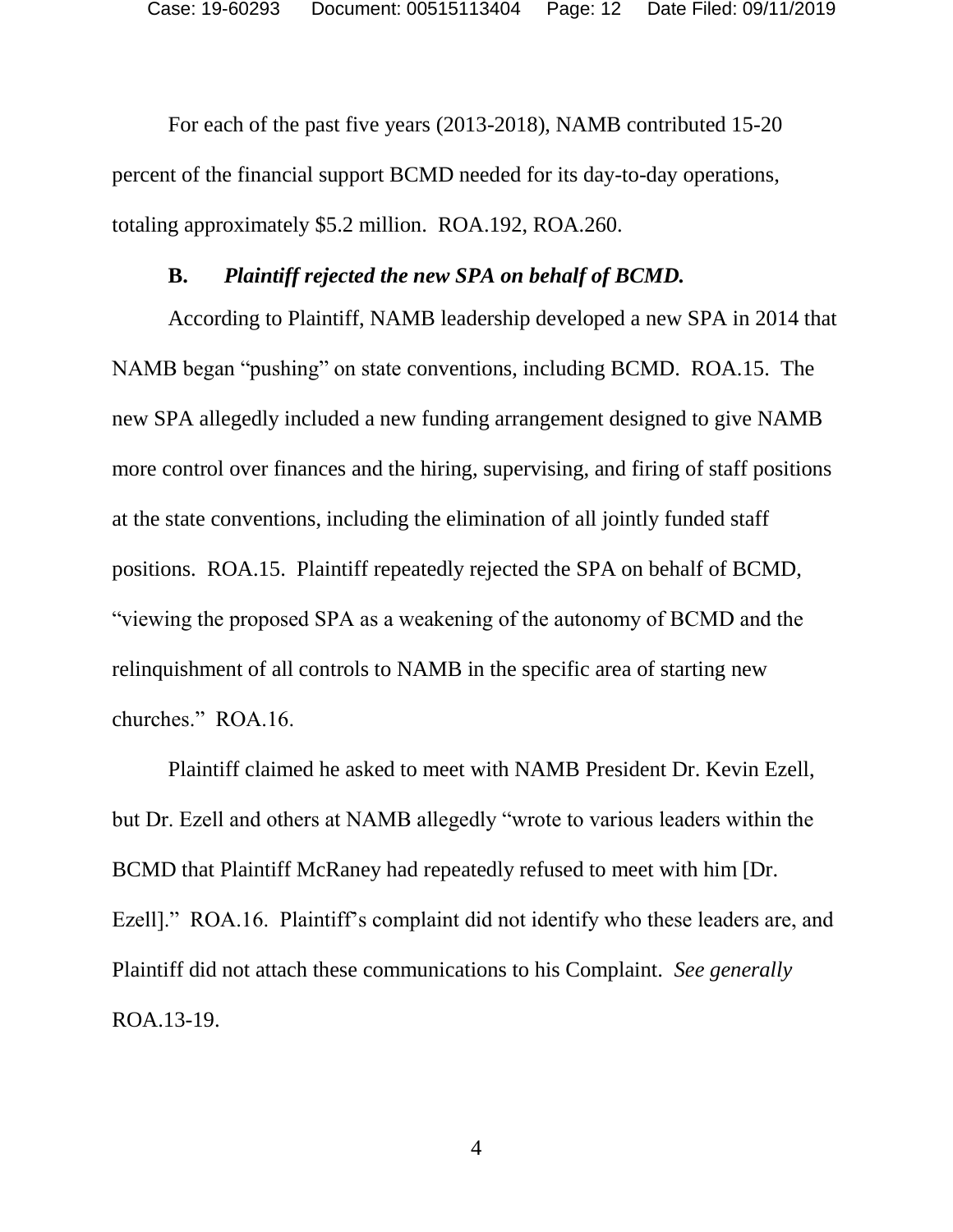According to Plaintiff, his rejection of the new SPA "became the unstated reason that directly led [NAMB President Kevin] Ezell and NAMB Vice President Jeff Christopherson to give a one-year notice of cancellation between NAMB and BCMD." ROA.16. Plaintiff contended the notice letter included "false and libelous accusations" against him. ROA.16. Plaintiff did not identify to whom the notice letter was sent or the content of the allegedly false and libelous accusations, and he did not attach a copy of the letter to his Complaint. *See generally* ROA.13- 19.

NAMB denies all of Plaintiff's allegations. ROA.31-39.

#### **C.** *Plaintiff and BCMD end their employment relationship.*

<span id="page-12-0"></span>Plaintiff contended there were several meetings between Dr. Ezell, the BCMD general board director, and the BCMD president that resulted in Plaintiff's termination. ROA.16. Plaintiff and BCMD entered into a "Separation Agreement and Release" ("Separation Agreement") that said BCMD voted to end Plaintiff's employment on June 8, 2015. ROA.195. Plaintiff resigned from his employment the following day, and BCMD accepted his resignation. ROA.195.

The Separation Agreement included a "General Release" section that "forever discharges the Convention and its past, present and future affiliates, agencies, supporting organizations … (collectively, "Released Parties"), from any and all actions causes of action, suits, claims … from the beginning of time to the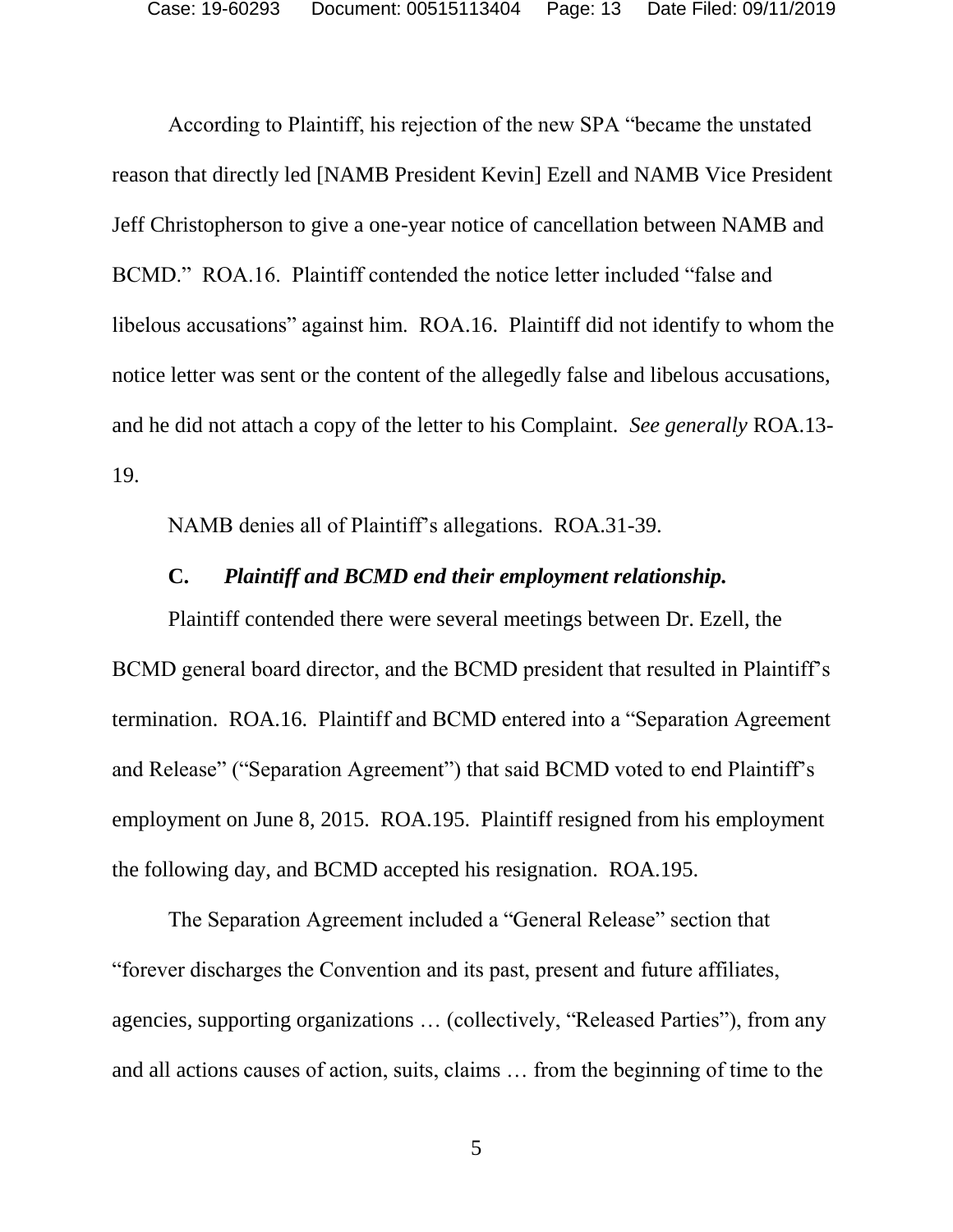date hereof … arising from or related to, directly or indirectly, Dr. McRaney's employment with the Convention, or the termination thereof." ROA.197.

Following certain enumerated exceptions to the foregoing, the "General Release" section stated "an employee of the Convention includes any individual who … performs services for the Convention as an employee of the North American Mission Board ("NAMB") or under a co-employment, shared employment, leased employee or similar contract or arrangement with NAMB." ROA.198.

Finally, the Separation Agreement included a "Covenant Not to Sue" wherein Plaintiff agreed not to file a lawsuit "against the Convention or any of the other Released Parties." ROA.199.<sup>3</sup>

#### **D.** *NAMB's alleged "misconduct" post-termination.*

<span id="page-13-0"></span>Sometime after ending his employment with BCMD, Plaintiff claimed he learned that NAMB, through Dr. Ezell, told BCMD it would withhold all funding unless BCMD terminated Plaintiff and accepted the new SPA. ROA.17.

Moreover, Plaintiff said NAMB, notwithstanding the termination, "continued a course of conduct designed to interfere with the business and contractual relationships of Plaintiff McRaney and various third parties," namely (1) getting him uninvited to speak at the Mission Symposium in Louisville,

l

 $3$  The District Court did not base its dismissal on the Separation Agreement. NAMB provides the Court with this information because it is relevant to the case's progression.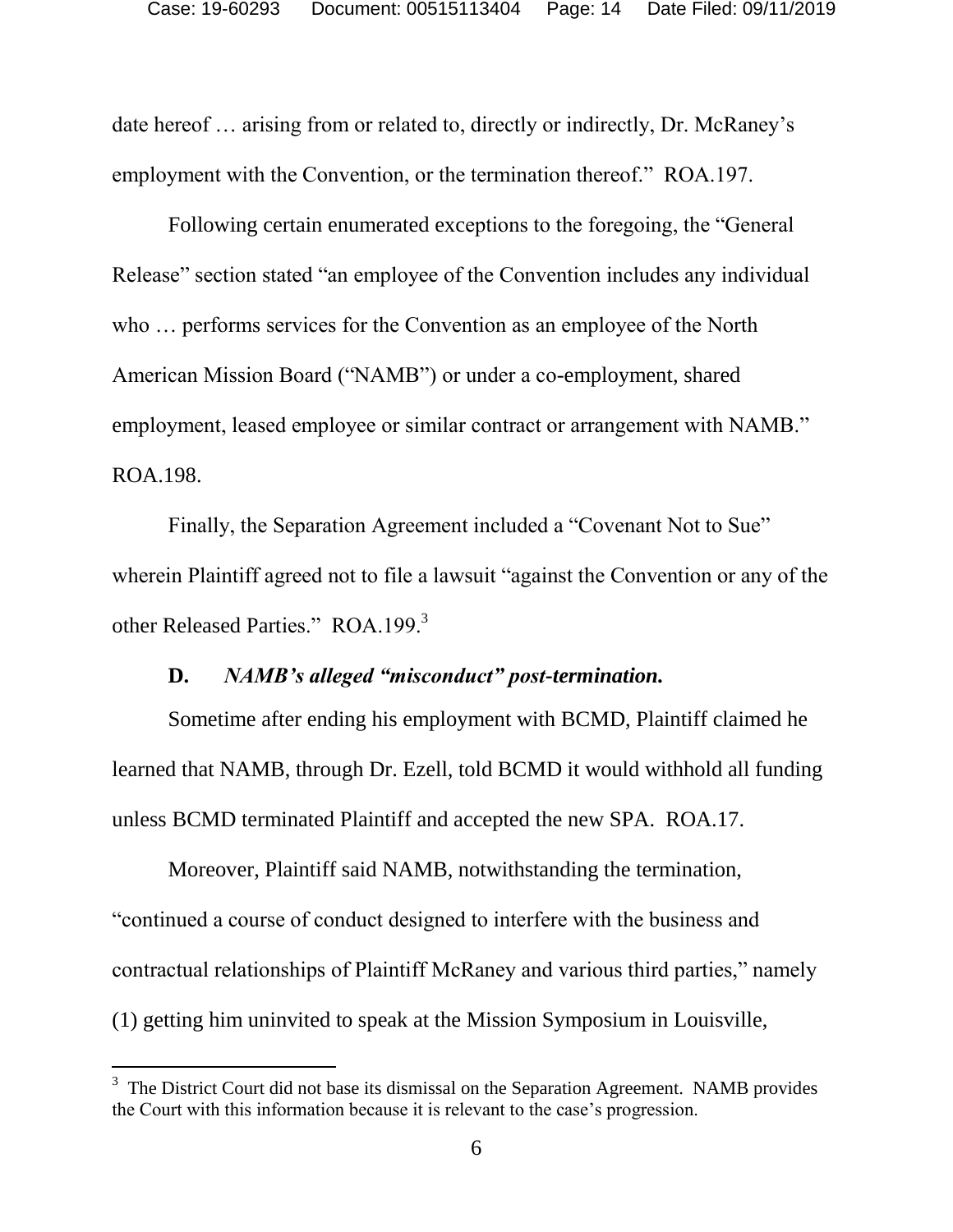Mississippi, and (2) attempting, but not succeeding, to have him uninvited to speak at the Florida Baptist Convention Pastor's Conference. ROA.17-18.

He also contended NAMB placed an 8x10 photo of him at NAMB headquarters "in public view at NAMB's Welcome Desk" to communicate that Plaintiff "was not to be trusted and public enemy #1 of NAMB." ROA.18.

NAMB has denied, and continues to deny, all of Plaintiff's allegations against it. *See generally* ROA.31-39.

#### <span id="page-14-1"></span><span id="page-14-0"></span>**II. Relevant Procedural History**

#### **A.** *Preliminary pleadings.*

Plaintiff filed suit against NAMB in the Circuit Court of Winston County, Mississippi on April 7, 2017, setting forth five claims: (1) intentional interference with Plaintiff's contractual relationship with BCMD; (2) defamation resulting in Plaintiff's termination from BCMD; (3) intentional interference with Plaintiff's speaking engagement in Mississippi; (4) intentional interference with Plaintiff's speaking engagement in Florida; and (5) intentional infliction of emotional distress by placing a photograph of Plaintiff at the reception desk of NAMB's headquarters. ROA.13-19. Plaintiff sought punitive damages for the foregoing conduct. ROA.19.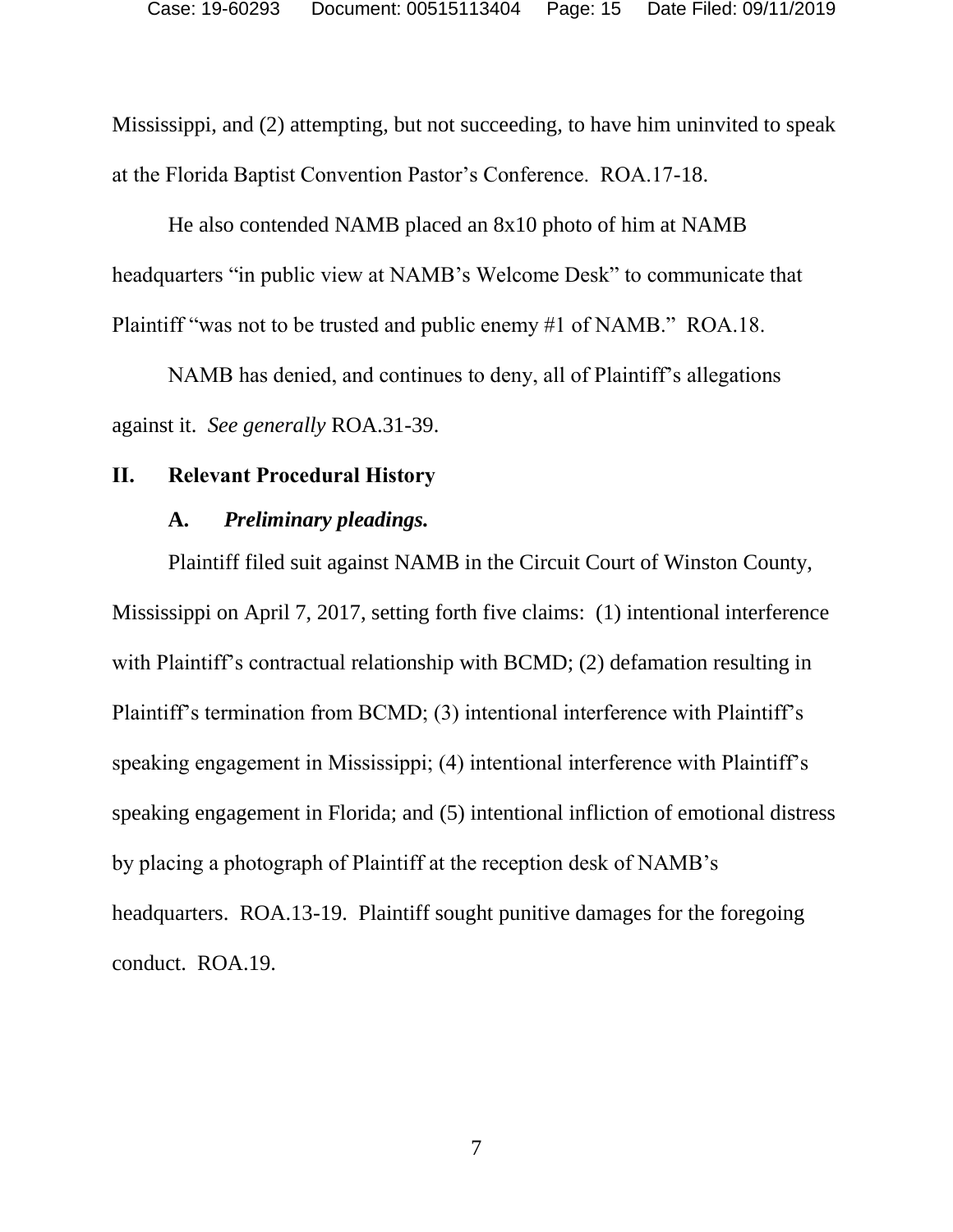Although noting in his Complaint that he and BCMD entered into a

"severance agreement," he did not attach the Separation Agreement as an exhibit to the Complaint. ROA.16.

NAMB timely removed the case to the United States District Court for the Northern District of Mississippi, Aberdeen Division, on diversity jurisdiction grounds. $4$  ROA.8-11.

### <span id="page-15-0"></span>**B.** *NAMB moved for a dismissal pursuant to the Religion Clauses of the First Amendment.*

On June 29, 2017, NAMB moved to dismiss all claims against it under Fed. R. Civ. P. 12(b)(6) pursuant to the Religion Clauses of the First Amendment, and specifically the ministerial exception and ecclesiastical abstention doctrine. ROA.72-76 (mot.), ROA.77-99 (mem. in support).

The ecclesiastical abstention doctrine is the broader of the two doctrines, applying generally "to prevent the civil courts from engaging in unwarranted interference with the practices, internal affairs, and management of religious organizations." *Anderson v. Watchtower Bible & Tract Soc'y of N.Y., Inc.*, 2007 WL 161035, at \*4 (Tenn. Ct. App. Jan. 19, 2007). The ministerial exception, on the other hand, applies specifically to employees of religious organizations who are performing ministerial, religious functions, and precludes court interference with a

l

<sup>&</sup>lt;sup>4</sup> Plaintiff is a citizen of Florida, NAMB is a citizen of Georgia, and the Complaint sought punitive damages. ROA.9-10.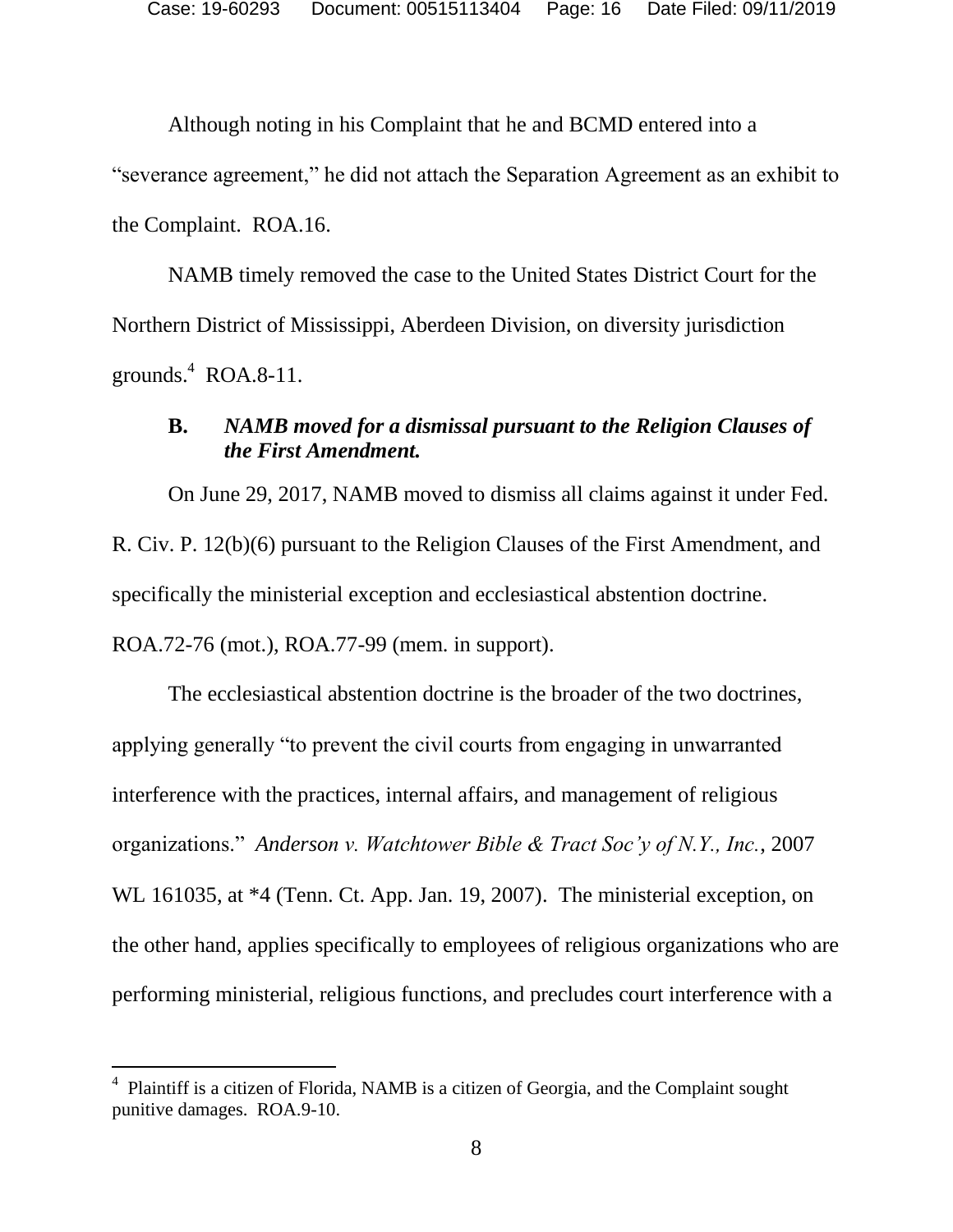religious group's freedom to "choose its ministers." *Hosanna-Tabor Evangelical Lutheran Church & Sch. v. EEOC*, 132 S. Ct. 694, 706, 710 (2012).

On January 19, 2018, the District Court granted in part and denied in part NAMB's motion to dismiss. ROA.123. The District Court held the ministerial exception did not apply "[b]ecause the relationship between McRaney and the NAMB was not one of employee-employer." ROA.137. As to the ecclesiastical abstention doctrine, it found Plaintiff's claims as stated in the Complaint "will not require the Court to impermissibly inquire into religious doctrine and practice, although the factual development of this case may later prove otherwise." *Id. See also* ROA.130 (noting District Court could not find ecclesiastical abstention doctrine applied "at this juncture"). The District Court dismissed the Florida speaking engagement count because Plaintiff's engagement went forward and, therefore, Plaintiff was not damaged by NAMB's alleged conduct. ROA.134-35.

NAMB timely moved for certification of the District Court's order for interlocutory appeal, asserting both the ministerial exception and ecclesiastical abstention doctrine precluded judicial review of Plaintiff's claims. ROA.138-51 (mot. & br.). The District Court denied NAMB's motion. ROA.152-56 (order & mem. op. denying mot.).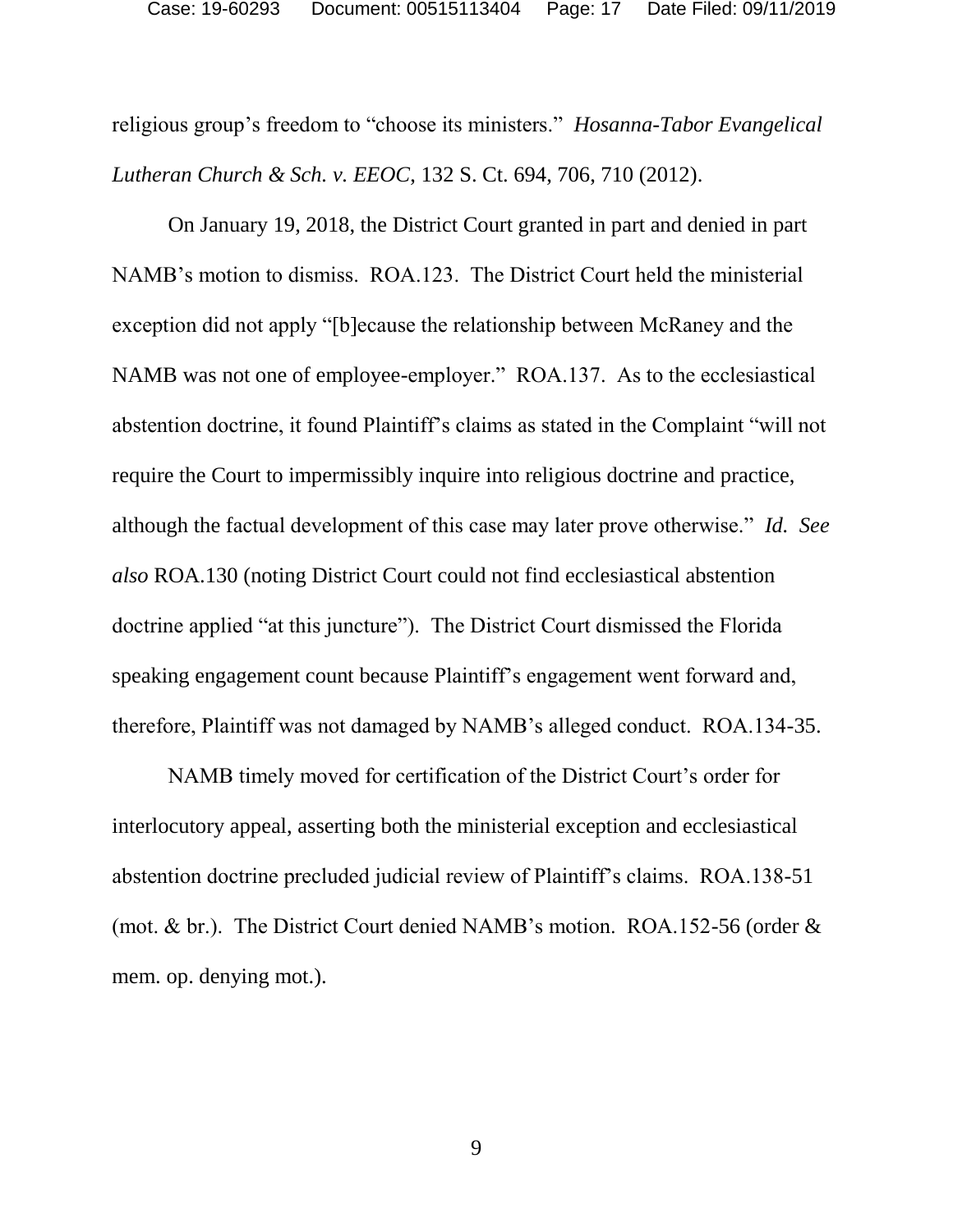### <span id="page-17-0"></span>**C.** *NAMB served a subpoena duces tecum on BCMD for documents necessary to its defense.*

In accordance with the District Court's ruling, the case moved forward. The parties participated in a case management conference, the District Court entered a case management order, and the parties served written discovery requests. ROA.164-67, ROA.175, ROA.183-87. Faced with defending allegations that it tortiously interfered with Plaintiff's employment with BCMD and caused his termination, NAMB issued a subpoena *duces tecum* to BCMD for documents about Plaintiff's job performance, the circumstances surrounding the termination of his employment, and similar documents directly relevant to Plaintiff's claims against NAMB. ROA.169-74.

BCMD moved to quash NAMB's subpoena *duces tecum* pursuant to the ministerial exception, arguing the production of the subpoenaed documents would infringe on its rights as a religious organization under the First Amendment. ROA.189, ROA.210-18. It also attached the Separation Agreement executed by Plaintiff and BCMD in July 2015 that broadly released NAMB as a "supporting organization" and "Released Party." ROA.195-203, ROA.217-18.

### <span id="page-17-1"></span>**D.** *NAMB moved for partial summary judgment following BCMD's motion to quash the subpoena duces tecum.*

In light of BCMD's Motion to Quash, NAMB asked the Court to find the case had now reached a juncture mandating dismissal of Count I (intentional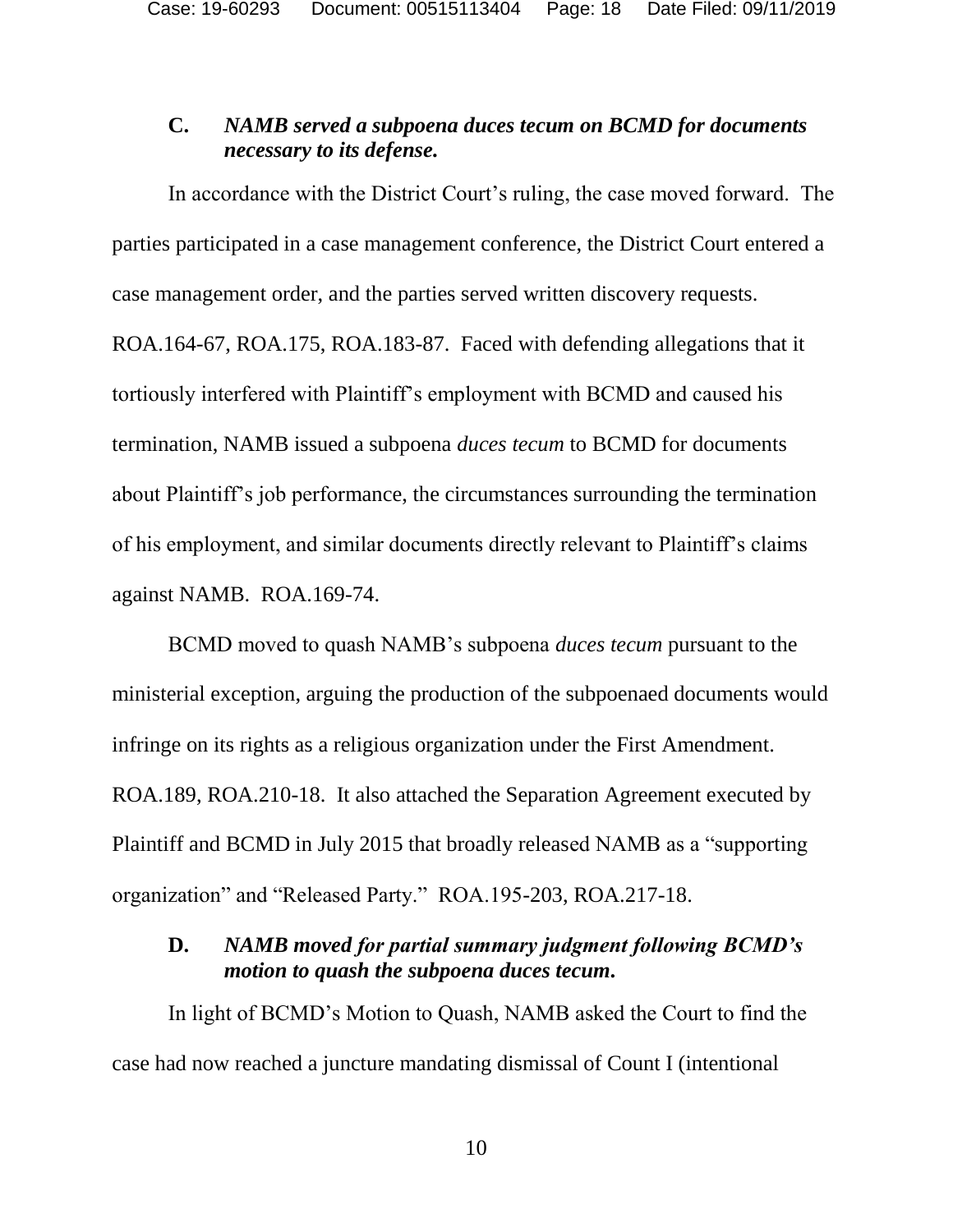interference) and Count II (defamation resulting in termination) under the First Amendment. ROA.238-43. It alternatively asked the Court to deny BCMD's Motion to Quash because NAMB would be significantly hindered in defending itself against Plaintiff's claims without access to BCMD's relevant documents. *Id.*  NAMB separately moved for partial summary judgment based on the Separation Agreement. ROA.255-68.

On November 7, 2018, the Magistrate Judge granted BCMD's Motion to Quash, finding the ministerial exception applied and that the subpoena also "runs afoul of the 'ecclesiastical abstention" doctrine." ROA.270-71. Two days later, NAMB supplemented its Motion for Partial Summary Judgment with the Magistrate Judge's ruling, urging that a failure to dismiss Counts I and II would be inconsistent with the Magistrate Judge's findings. ROA.272-73.

In response to summary judgment, Plaintiff did not address in any manner the First Amendment issues raised by NAMB. ROA 276-78. Instead, Plaintiff focused only on the Separation Agreement, admitting he executed it but denying NAMB was a "supporting organization" and intended released party. ROA.276- 78. Plaintiff relied on the conclusory affidavit of his former lawyer to suggest BCMD's financial contributions to NAMB outweighed the millions of dollars NAMB contributed to BCMD between 2013 and 2018. ROA.260, ROA.279- 80NAMB moved to strike the affidavit in part. ROA.293-301. Plaintiff neither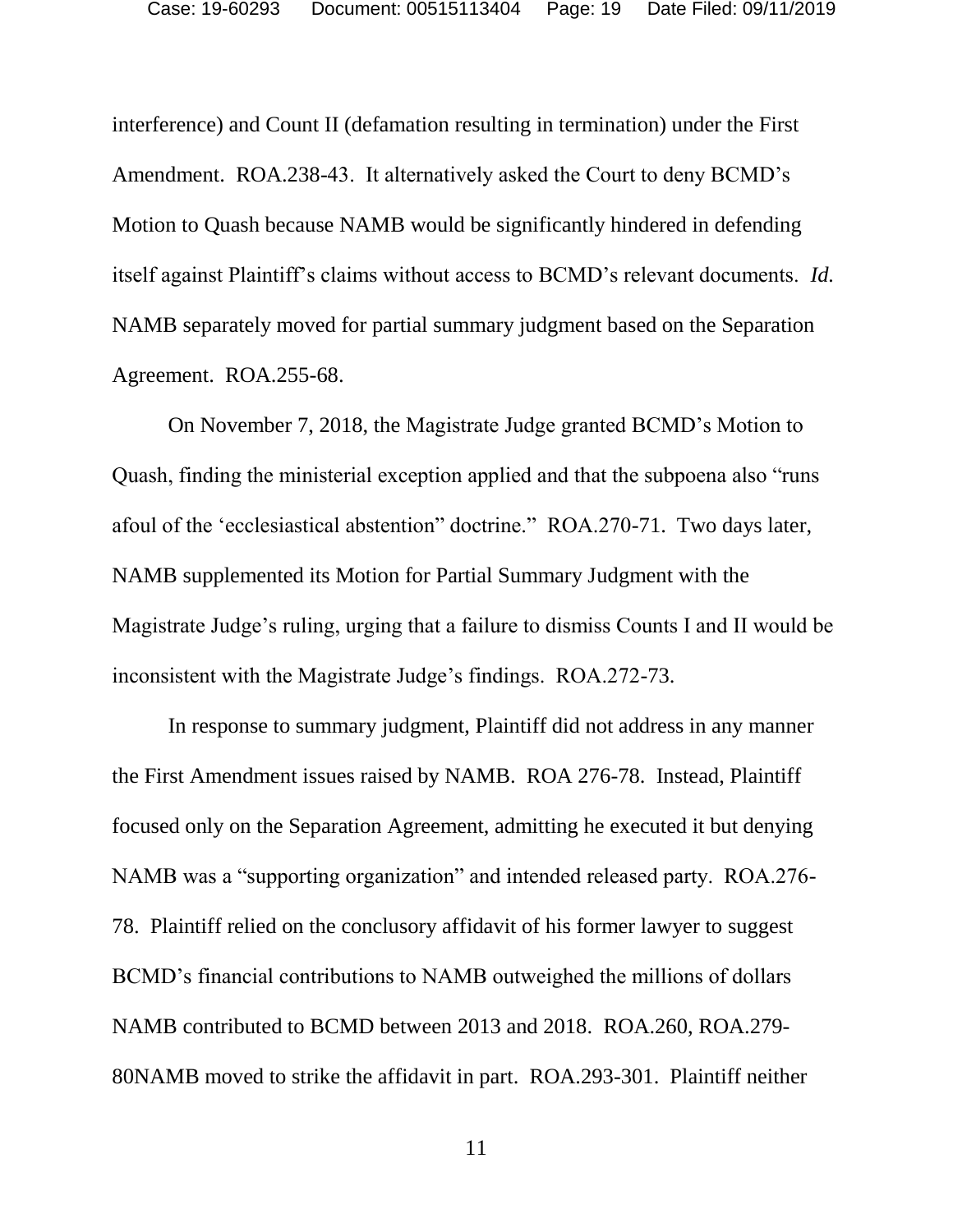responded to NAMB's Motion to Strike nor attempted to correct the errors in the affidavit.

### <span id="page-19-0"></span>**E.** *The District Court entered a show cause order on subject matter jurisdiction.*

Three months later (March 5, 2019), the District Count entered an order requiring the parties to show cause as to why the entire case should not be remanded for lack of subject matter jurisdiction. ROA.308-10. The Court explained that although it initially applied Fed. R. Civ. P. 12(b)(6) to evaluate the ecclesiastical abstention doctrine, it "should have instead used the Rule 12(b)(1) subject-matter jurisdiction standard in determining whether the ecclesiastical abstention doctrine applied." ROA.309-10. Moreover, because NAMB removed the case, the District Court observed that 28 U.S.C. § 1447(c) may require remand rather than dismissal. ROA.310. As the Court said, "NAMB has asked and continues to ask for dismissal, not remand, and their current briefing does not address remand at all." ROA.310.

Both parties responded to the show cause order. NAMB responded that the futility exception to 28 U.S.C. § 1447(c) permitted the District Court's dismissal of Plaintiff's claims because dismissal on First Amendment grounds would be required in state court upon remand. ROA.311-16. Plaintiff responded that the Court had diversity jurisdiction and "Plaintiff is without an arguable reason as to why the case should be remanded." ROA.318-19.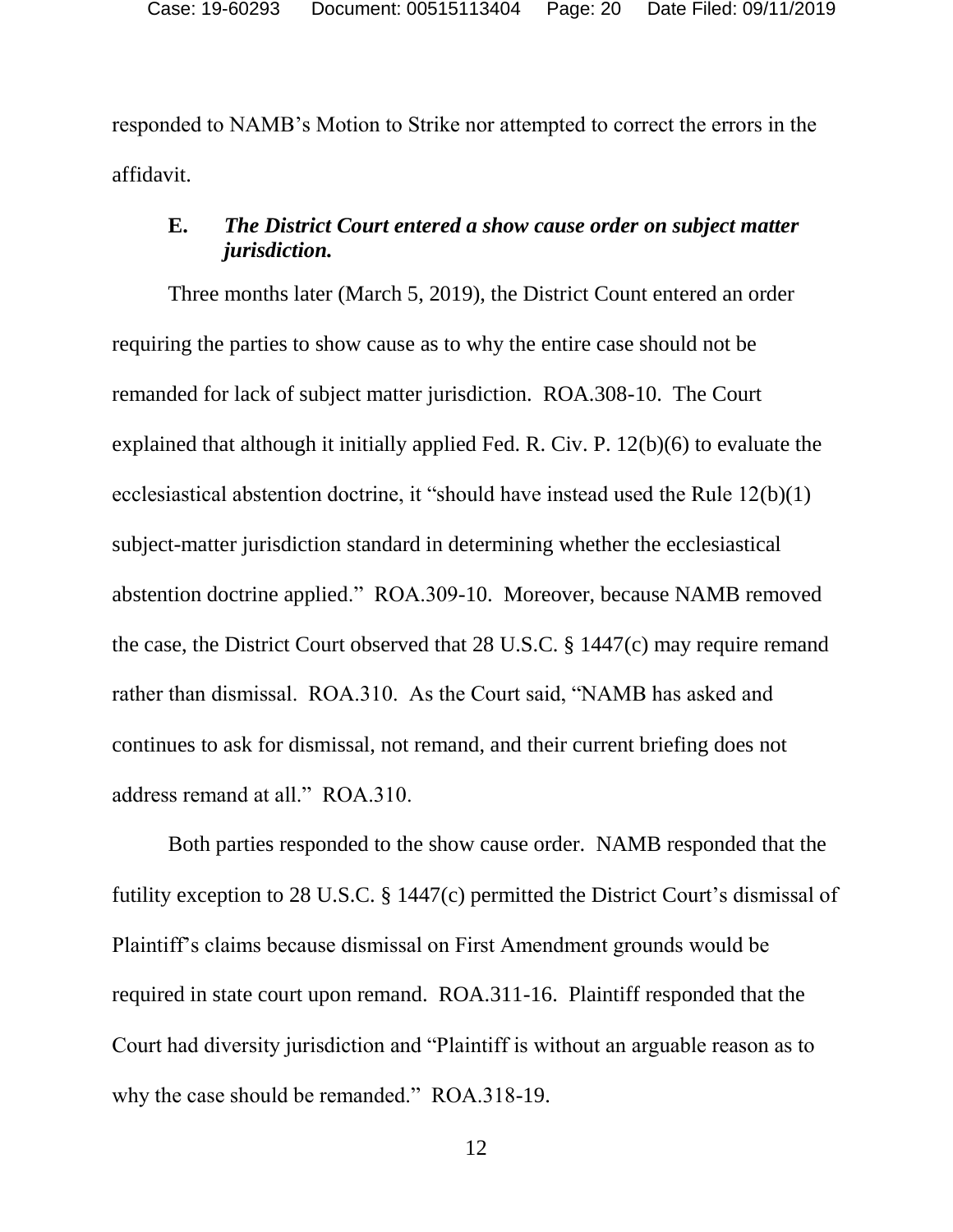### <span id="page-20-0"></span>**F.** *The District Court dismissed Plaintiff's claims against NAMB with prejudice.*

On April 24, 2019, the District Court entered a memorandum opinion and separate order dismissing Plaintiff's claims against NAMB because "[c]onsidering all the facts available to it, and not just those in the complaint, the Court finds that this case would delve into church matters." ROA.324. *See also* ROA.323 (noting under Rule  $12(b)(1)$ , "the district court is free to weigh the evidence and resolve factual disputes in order to satisfy itself that it has the power to hear the case").

As to the wrongful termination counts sounding in intentional interference with contract and defamation, the Court explained that it would have "to determine" why the BCMD fired McRaney—whether it was for a secular or religious purpose," and "whether the NAMB had a valid religious reason for its actions." ROA.324-25. As to the speaking engagement in Mississippi, the Court found it would, again, have to assess whether valid religious reasons existed for the mission event leaders to cancel the engagement. ROA.325. Finally, the Court concluded Plaintiff's intentional infliction of emotional distress claim "will touch on matters of religious belief" because the Court would need to assess whether religious reasons existed for NAMB believing Plaintiff "was not to be trusted and public enemy #1 of NAMB," as Plaintiff claimed. ROA.325.

In light of these findings, the Court dismissed the case with prejudice, holding the futility exception to 28 U.S.C. § 1447(c) permitted dismissal rather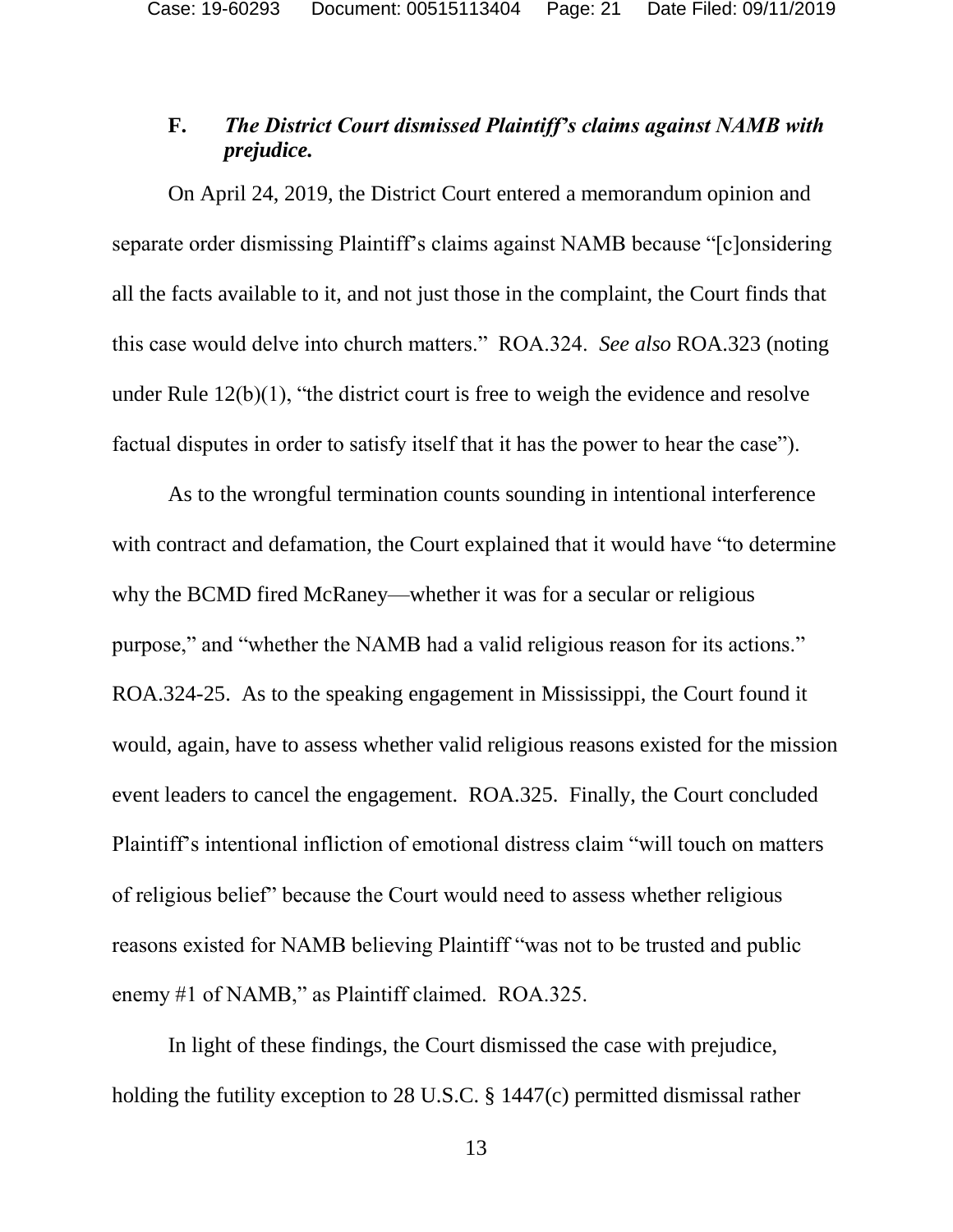than remand because the state court "also clearly lacks subject matter jurisdiction" to hear Plaintiff's claims. ROA.327. Plaintiff timely appealed. ROA.329

#### <span id="page-21-0"></span>**III. Rulings Presented for Review**

Plaintiff challenges the District Court's dismissal of Plaintiff's claims against NAMB for lack of subject matter jurisdiction under the ecclesiastical abstention doctrine. *See generally* Pl.'s Br.

#### **SUMMARY OF THE ARGUMENT**

<span id="page-21-1"></span>The Religion Clauses of the First Amendment protect religious organizations from unwarranted secular interference into their internal affairs, and affords them the freedom to choose their ministers. Although the ecclesiastical abstention doctrine has its limits, Plaintiff's claims against NAMB do not exceed those limits.

As a Rule 12(b)(1) jurisdictional bar, the District Court appropriately concluded the ecclesiastical abstention doctrine precluded it from hearing Plaintiff's claims, even though it reached this decision years after Plaintiff filed his lawsuit. To that end, Plaintiff waived his "law of the case" doctrine argument, which stemmed from the District Court's initial conclusion under Fed. R. Civ. P. 12(b)(6) that the First Amendment permitted the case to proceed, as Plaintiff never raised it before the lower court. The doctrine, nevertheless, does not apply in this context because the District Court, as a court of limited jurisdiction, has a continuing duty to assess its ability to hear a case, and the District Court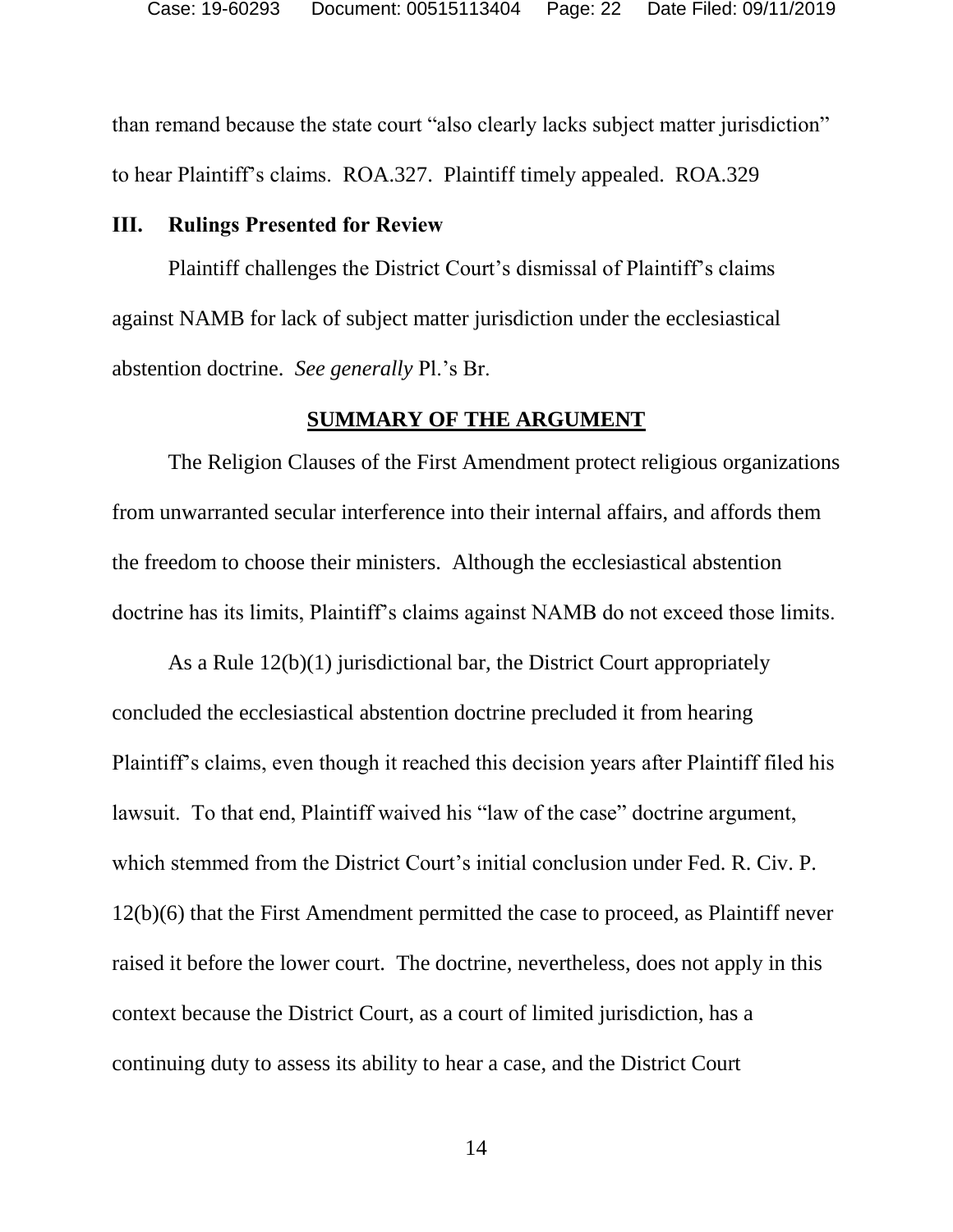appropriately found under Rule 12(b)(1) that the First Amendment halted any further consideration.

Plaintiff's intentional interference with contract and defamation claims are directly tied to his termination from BCMD, and matters related to "hiring, firing, discipline or administration of clergy" are jurisdictionally off-limits to secular courts. *Higgins v. Maher*, 210 Cal. App. 3d 1168, 1175 (1989). Moreover, Plaintiff's speaking engagement claim and intentional infliction of emotional distress claim unquestionably concern Plaintiff's troubles with NAMB and BCMD, and whether NAMB had a "valid religious reason" for any of its alleged actions is not appropriate for secular inquiry. Plaintiff's efforts to untangle his claims from the religious nature of his work and the work of these religious organizations fall short.

Because the District Court could not hear Plaintiff's claims under the Religion Clauses of the First Amendment, neither could a state court. Accordingly, the District Court correctly applied the futility exception to 28 U.S.C. § 1447(c) when it dismissed Plaintiff's claims with prejudice instead of remanding for the same result. The District Court's dismissal should be affirmed.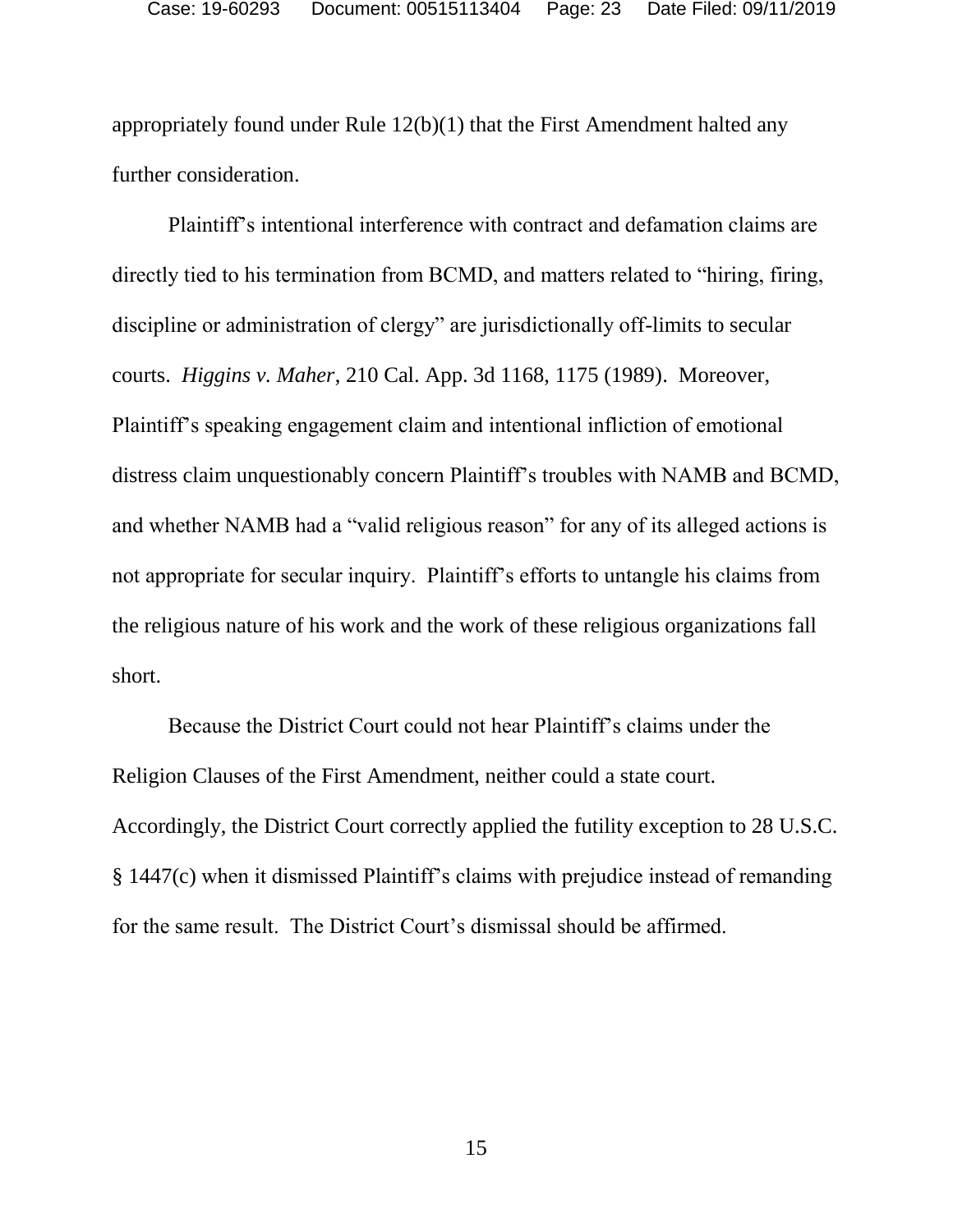### **ARGUMENT**

## <span id="page-23-1"></span><span id="page-23-0"></span>**I. Standard of Review.**

This Court reviews the District Court's dismissal of Plaintiff's claims

pursuant to Fed. R. Civ. P. 12(b)(1) *de novo*. *Smith v. Reg'l Transit Auth.*, 756

F.3d 340, 347 (5th Cir. 2014). In so reviewing, this Court "must accept the court's

factual findings unless they are 'clearly erroneous.'" *MDPhysicians & Assocs.,* 

*Inc. v. State Bd. of Ins.*, 957 F.2d 178, 181 (5th Cir. 1992). Moreover, because the

issue is whether the court has the power to hear the case, there is no presumption of

truth that attaches to Plaintiff's claims. *Williamson v. Tucker*, 645 F.2d 404, 413

(5th Cir. 1981). Instead, the trial court may freely weigh the evidence and satisfy

itself that there is jurisdiction to proceed. *Id.*

# <span id="page-23-2"></span>**II. The District Court correctly dismissed Plaintiff's claims against NAMB for lack of subject matter jurisdiction under the ecclesiastical abstention doctrine.**

# <span id="page-23-3"></span>**A.** *Plaintiff waived his challenge regarding the "law of the case" doctrine by failing to raise it before the District Court.*

Plaintiff challenges the District Court's adherence to its continuing duty to assess subject matter jurisdiction based upon a misunderstanding of "the doctrine of 'Law of the Case.'" *See* Pl.'s Br. at 13 (stating "this duty seems to be in direct contradiction to the doctrine of 'Law of the Case'"). This Court should not entertain this alleged error because Plaintiff has raised the argument for the first time in his appellate brief. "[A]rguments not raised before the district court are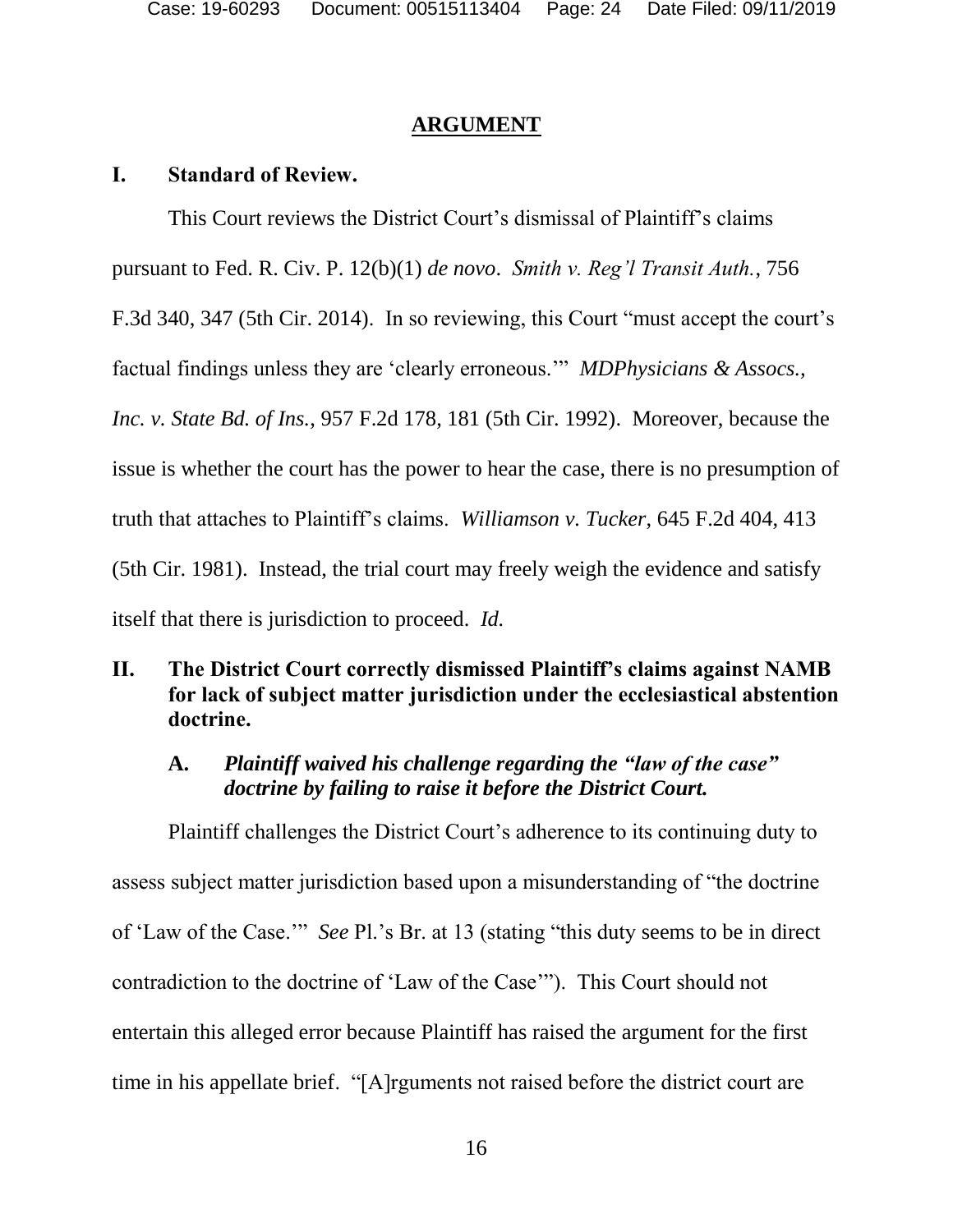waived and will not be considered on appeal unless the party can demonstrate 'extraordinary circumstances.'" *State Indus. Prods. Corp. v. Beta Tech. Inc.*, 575 F.3d 450, 456 (5th Cir. 2009). *See also Quest Med. v. Apprill*, 90 F.3d 1080, 1088 (5th Cir. 1996) ("We are a court of errors, and will not consider matters raised for the first time on appeal, unless our failure to do so would result in manifest injustice.").

No extraordinary circumstances compel consideration of this issue. The District Court gave Plaintiff the opportunity to raise this very issue when it ordered the parties to show why the case should not be remanded "for lack of subject matter jurisdiction." ROA.310. Despite the District Court's unequivocal language, Plaintiff's response addressed diversity jurisdiction without mention of the "law of the case" doctrine. ROA.318-19. Plaintiff contends on appeal that he "mistakenly believed that the subject matter issue was already resolved." Pl.'s Br. at 12. Plaintiff offers no legal authority for this Court to find a mistaken belief equates to extraordinary circumstances. Common parlance suggests it does not.

In any event, the "law of the case" doctrine does not apply to this issue. Courts "have an independent obligation to determine whether subject-matter jurisdiction exists, even in the absence of a challenge from any party." *Arbaugh v. Y&H Corp.*, 546 U.S. 500, 514 (2006). Rule 12 makes clear that "[i]f the court determines at any time that it lacks subject-matter jurisdiction, the court must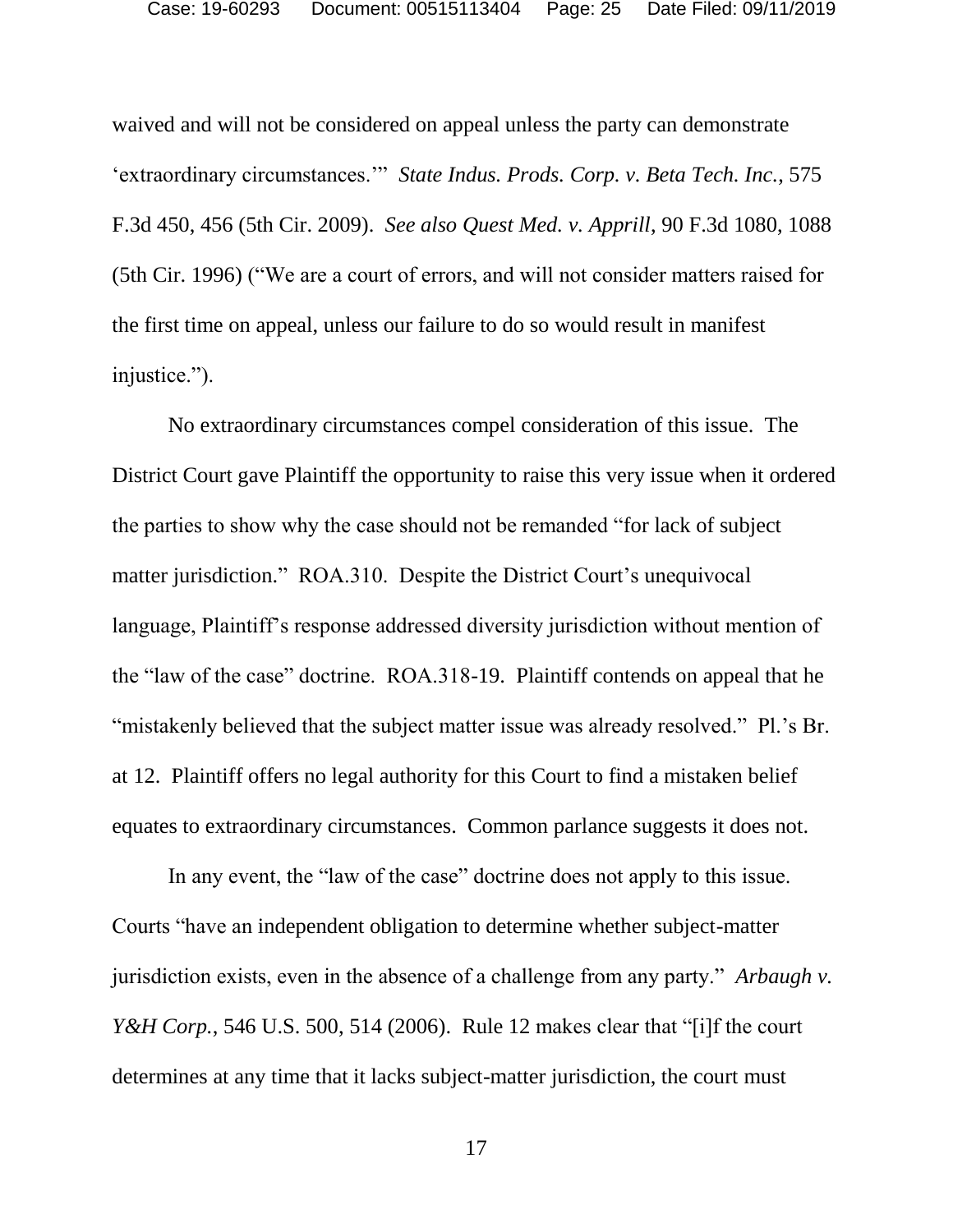dismiss the action." Fed. R. Civ. P. 12 (h)(3). *See also Arbaugh*, 546 U.S. at 506 ("The objection that a federal court lacks subject-matter jurisdiction, *see* Fed. R. Civ. P.  $12(b)(1)$ , may be raised by a party, or by a court on its own initiative, at any stage in the litigation, even after trial and the entry of judgment.").

The case of *Sarmiento v. Texas Board of Veterinary Medical Examiners*, 939 F.2d 1242 (5th Cir. 1991), illustrates the federal courts' continuing duty to examine subject matter jurisdiction. The plaintiff obtained a jury verdict in his favor, and the defendant waited until the appeal to challenge the district court's jurisdiction. *Id.* at 1245. This Court vacated the judgment and remanded with instructions to dismiss for lack of subject matter jurisdiction. *Id.* at 1248. In so holding, this Court explained that because district courts are "courts of limited jurisdiction," "a lack of subject matter jurisdiction may not be waived by the parties by consent, conduct, or even by estoppel…. Therefore, even at this late stage of the proceedings, we are bound to determine whether the district court properly exercised jurisdiction…." *Id.* 1245.

Plaintiff relies on *Christianson v. Colt Industries Operating Corp.*, 486 U.S. 800 (1988), in support of his "law of the case" argument. *See* Pl.'s Br. at 13. But *Christianson* supports not applying the doctrine to this particular issue. As the United States Supreme Court explained, "the law-of-the case doctrine 'merely expresses the practice of courts generally to refuse to open what has been decided,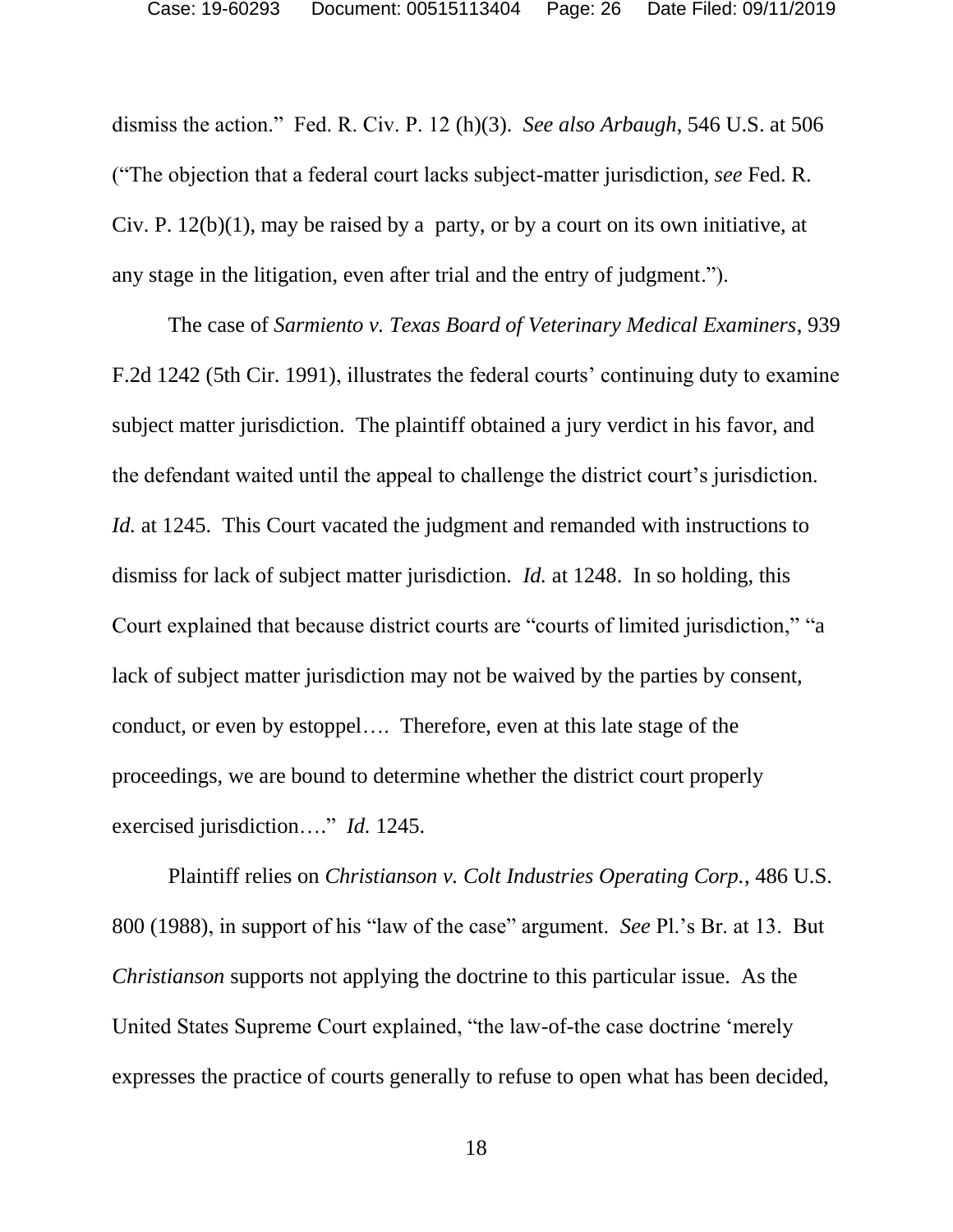not a limit to their power.'" *Id.* at 817 (quoting *Messinger v. Anderson*, 225 U.S. 436, 444 (1912)). Like this Court in *Sarmiento*, the Supreme Court in *Christianson* held, "once [the Federal Circuit] concluded that the prior decision was 'clearly wrong' it was obliged to decline jurisdiction." *Id.*

For these reasons, should the Court reach the merits of Plaintiff's "law of the case" argument, it should find no error and affirm.<sup>5</sup>

## <span id="page-26-0"></span>**B.** *The District Court correctly found the ecclesiastical abstention doctrine applied to all of Plaintiff's claims.*

The ecclesiastical abstention doctrine is a First Amendment protection afforded to religious organizations from the interference of secular courts into ecclesiastical matters. *Klouda v. Sw. Baptist Theological Seminary*, 543 F. Supp. 2d 594, 611 (N.D. Tex. 2008). "[C]ivil courts should not review the internal policies, internal procedures, or internal decisions of the church." *Ginyard v. Church of God in Christ Ky. First Juris., Inc.*, 6 F. Supp. 3d 725, 729 (W.D. Ky. 2014).

 $\overline{a}$  $<sup>5</sup>$  Actually, the District Court applied the "law of the case" doctrine, albeit in a different context.</sup> It applied the Magistrate Judge's findings on BCMD's Motion to Quash when ruling on NAMB's Motion to Dismiss. *Compare* ROA.271 n.3 ("The subpoena also runs afoul of the "ecclesiastical abstention" doctrine. Submitting the personnel file would subject BCMD to review of 'internal policies, internal procedures, or internal decisions of the church,' which the doctrine forbids." (citation omitted)) *with* ROA.324-25 (with regard to the subpoena *duces tecum* for Plaintiff's personnel file, "[r]eview of these claims will require the Court to determine why the BCMD fired McRaney—whether it was for a secular or religious purpose. It will require the Court to determine whether the NAMB's actions were done 'without right or justifiable cause' in other words, whether the NAMB had a valid religious reason for its actions. That the Court cannot do.").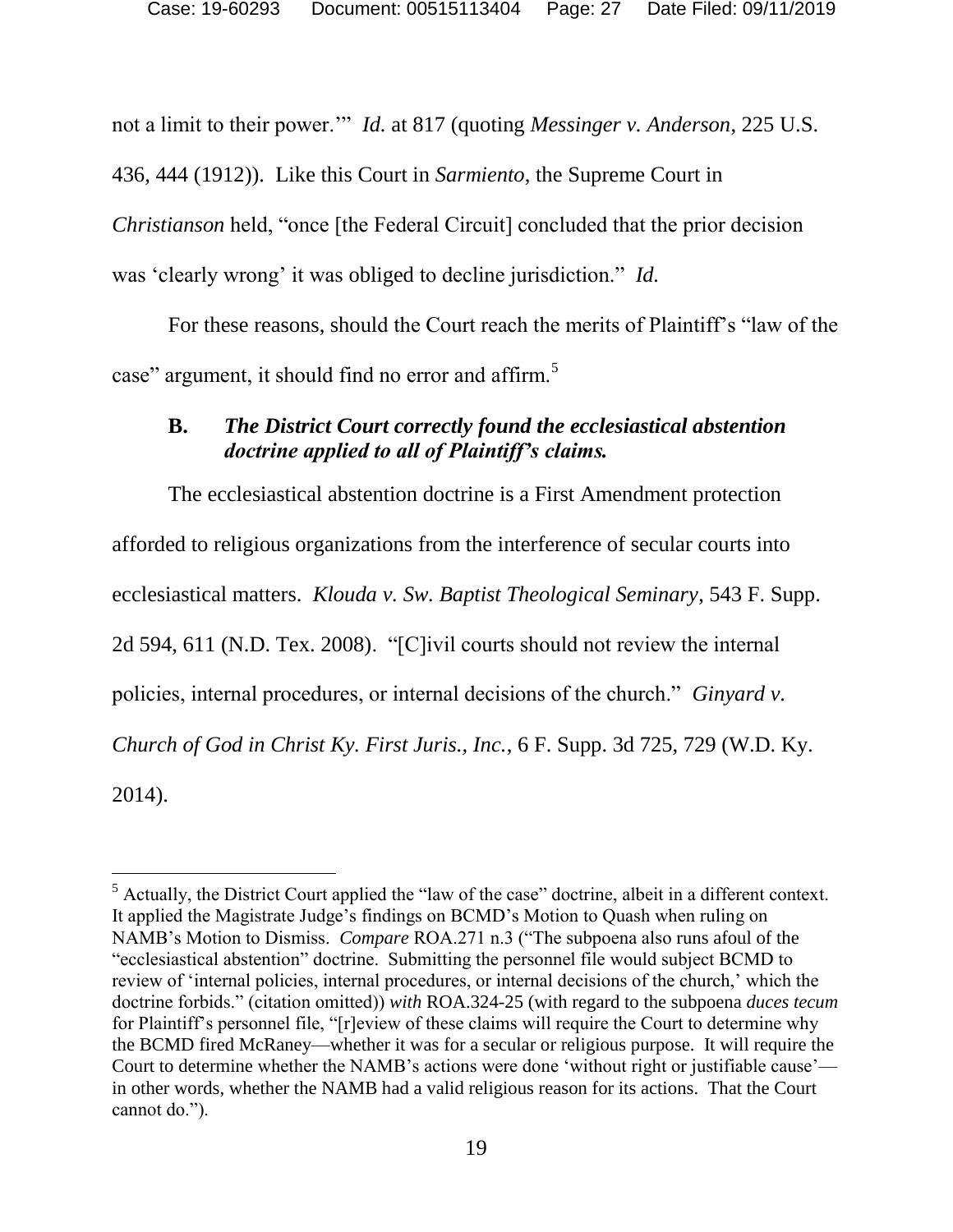The doctrine extends to, *inter alia*, "disputes concerning theological

controversy, church discipline, ecclesiastical government, or the conformity of the

members of the church to the standard of morals required." *Klouda*, 453 F. Supp.

2d at 611 (citing *Watson v. Jones*, 80 U.S. 679, 733 (1871)). And it applies with

full force to a religious organization's ministry. As this Court explained,

The relationship between an organized church and its ministers is its life blood. The minister is the chief instrument by which the church seeks to fulfill its purpose. Matters touching this relationship must necessarily be recognized as of prime ecclesiastical concern. Just as the initial function of selecting a minister is a matter of church administration and government, so are the functions which accompany such a selection.

*Simpson v. Wells Lamont Corp.*, 494 F.2d 490, 493-94 (5th Cir. 1974). 6

To be clear, NAMB does not assert, nor has it ever asserted, that all disputes

involving churches are shielded from secular scrutiny. There are indeed such

disputes that secular courts have jurisdiction to resolve. *Pleasant Glade v.* 

*Schubert*, 264 S.W.3d 1 (Tex. 2008), a case Plaintiff cites here, *see* Pl.'s Br. at 15,

collected examples of such cases, which include false accusations of assault, sexual

misconduct of a priest, a minister's affair with the wife of a couple in marital

l

<sup>6</sup> No party disputes that Plaintiff's role as Executive Director of BCMD was ministerial in nature. This includes the District Court, even though it found the ministerial exception did not apply. *See* ROA.128 ("NAMB argues that because McRaney was the Executive Director of the BCMD, his duties included "ministry direction," and that because McRaney was thus the employee tasked with directing the ministry efforts of the BCMD, he qualifies as a 'minister' to whom the exception applies. The Court agrees, and finds that McRaney is indeed the type of ministerial employee to whom the exception potentially applies.").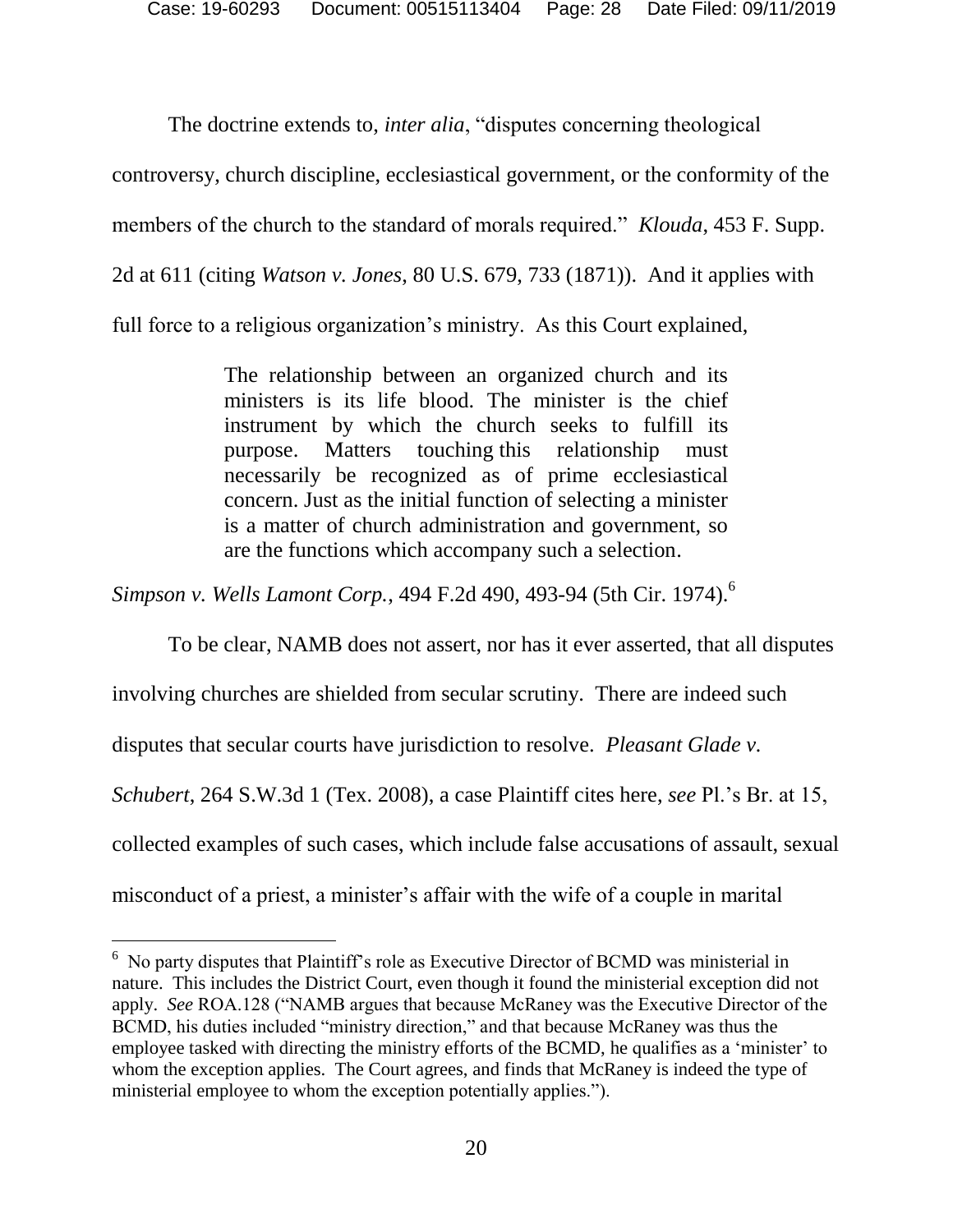counseling, a minister spreading false accusations after family counseling, and cases generally that "threaten the public's health, safety, or general welfare." *Id.* at \*12. The same is true for fraud claims. *See, e.g.*, *Schmidt v. Catholic Diocese of Biloxi*, 18 So. 3d 814, 831 (Miss. 2009).

Similarly, there is a plethora of case law precluding churches from improperly diverting designated funds, an act which does not concern religious doctrine. *Id.* at 830 (collecting cases).In *Schmidt*, another case Plaintiff cites, *see*  Pl.'s Br. at 8-10, the court correctly found it had subject matter jurisdiction (1) to determine whether donations made for a specific purpose were held in trust and (2) to hear an intentional misrepresentation claim against a pastor who allegedly solicited contributions to rebuild a church that he knew would never be rebuilt. This is because "neutral principles of law" can be applied to church property and trust disputes, *i.e.* courts can engage in a "completely secular examination" of property and trust documents "without relying on religious precepts." *Id.* at 824 (quotations marks and citations omitted). *See also* Pl.'s Br. at 16-17 (citing *Presbytery of Beaver-Butler of United Presbyterian Church in U.S. v. Middlesex Presbyterian Church*, 489 A.2d 1317 (Pa. 1985) (disputes as to the meaning of wills, trusts, contracts, and property ownership "are questions of civil law and are not predicated on any religious doctrine")).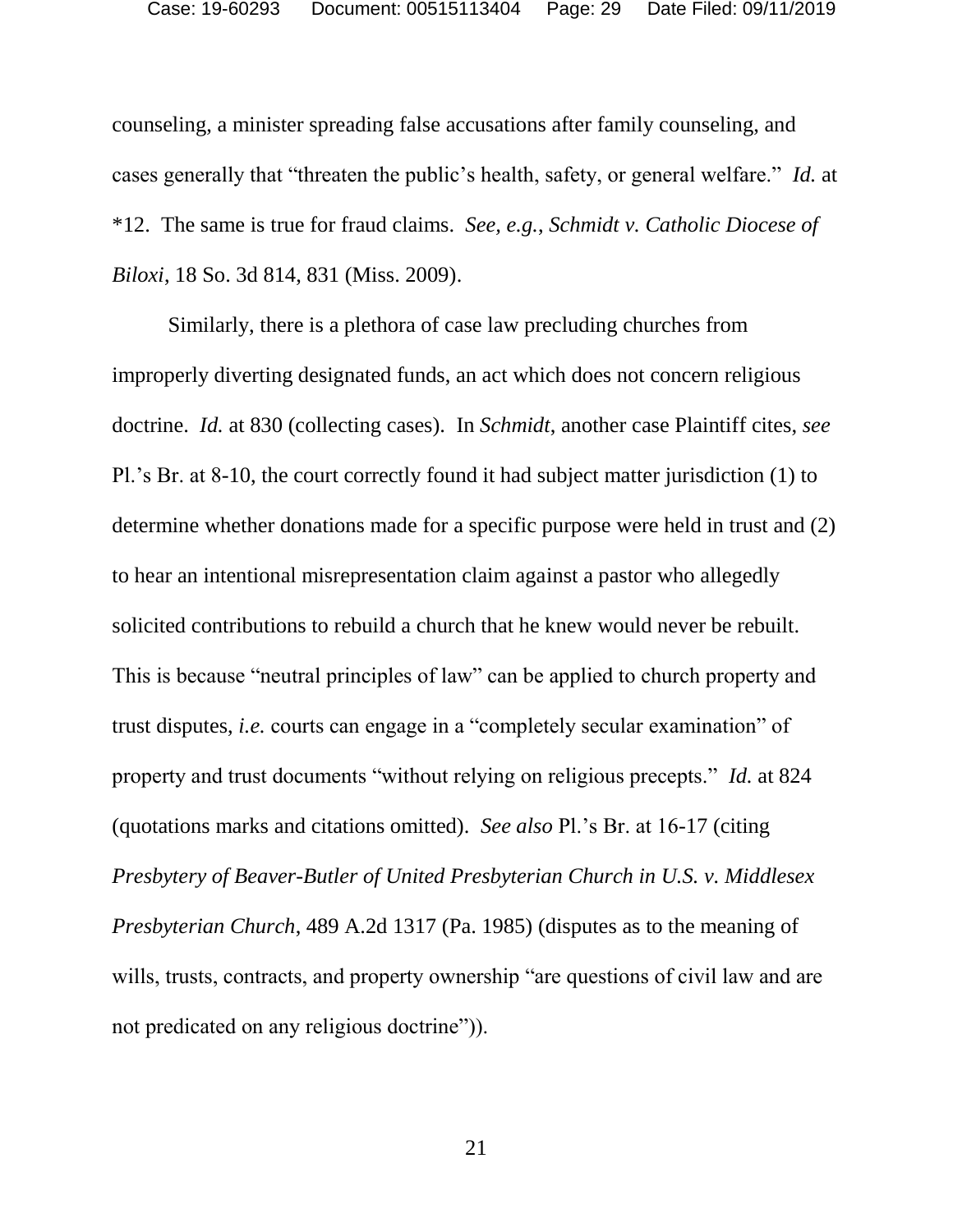Plaintiff cites *Tubra v. Cooke*, 225 P.3d 862 (Ore. App. 2010), to suggest the District Court had subject matter jurisdiction over his defamation claim, but the defamation claim in *Tubra* arose after church officials publicly announced to a congregation their allegedly false accusations of a pastor stealing church funds. *Id.* at 865-66. The nature of the representation neither concerns religious belief or practices, nor is it inherently religious, thus precluding an ecclesiastical shield from secular consideration. *Id.* at 873.

What the secular courts may not consider are "matters of church government as well as those of faith and doctrine." *Kedroff v. St. Nicholas Cathedral of Russian Orthodox Church in N. Am.*, 344 U.S. 94, 116 (1952). As explained more fully below, all of Plaintiff's claims concern "matters of church government as well as those of faith and doctrine." *Id.* The District Court properly found it lacked subject matter jurisdiction to hear them.

> i. The Court correctly dismissed Plaintiff's termination-based claims—interference with contractual relations and defamation—under the ecclesiastical abstention doctrine.

<span id="page-29-0"></span>Despite his efforts on appeal, Plaintiff cannot escape his own pleadings, namely that he put his termination front and center in this lawsuit by tying two of his causes of action to that event. In Count I, Plaintiff contended NAMB intentionally interfered with the relationship between Plaintiff and BCMD "by interfering with the contractual relationship existing between the two," *i.e.* the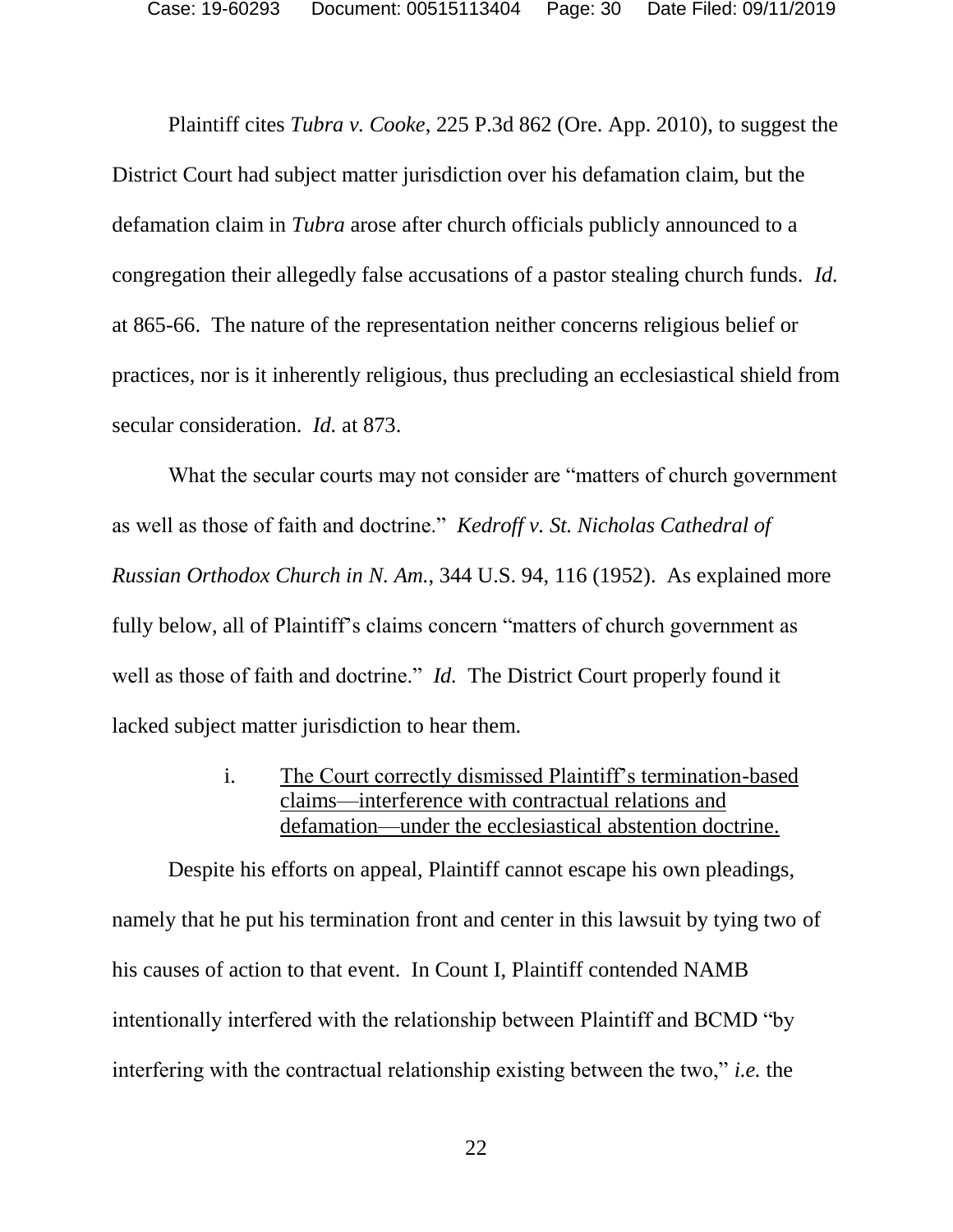employment contract. ROA.28. In Count II, he alleged NAMB intentionally defamed him, "resulting in his ultimate termination." ROA.28. As the District Court correctly stated:

> Review of these claims will require the Court to determine why the BCMD fired McRaney—whether it was for a secular or religious purpose. It will require the Court to determine whether NAMB's actions were done "without right or justifiable cause"—in other words, whether the NAMB had a valid religious reason for its actions. That the Court cannot do.

ROA.324-25.

Plaintiff suggests that because BCMD is separate from and independent of NAMB, the Court can resolve Plaintiff's claims "without delving into ecclesiastical questions." Pl.'s Br. at 17. Plaintiff offers no authority for the distinction he makes here. More to the point, this argument ignores the fundamental relationship between these religious organizations under the Southern Baptist Convention umbrella and the religious work they do together. As one of 12 boards / entities within the Southern Baptist Convention, NAMB partners—via the SPA—with state conventions like BCMD "in mobilizing Southern Baptists as a missional force to impact North America with the gospel of Jesus Christ through evangelism and church planting." ROA.14, ROA.41. Plaintiff's employment with BCMD was in furtherance of this jointly stated religious purpose. His termination cannot be untangled from the ecclesiastical nature of his employment.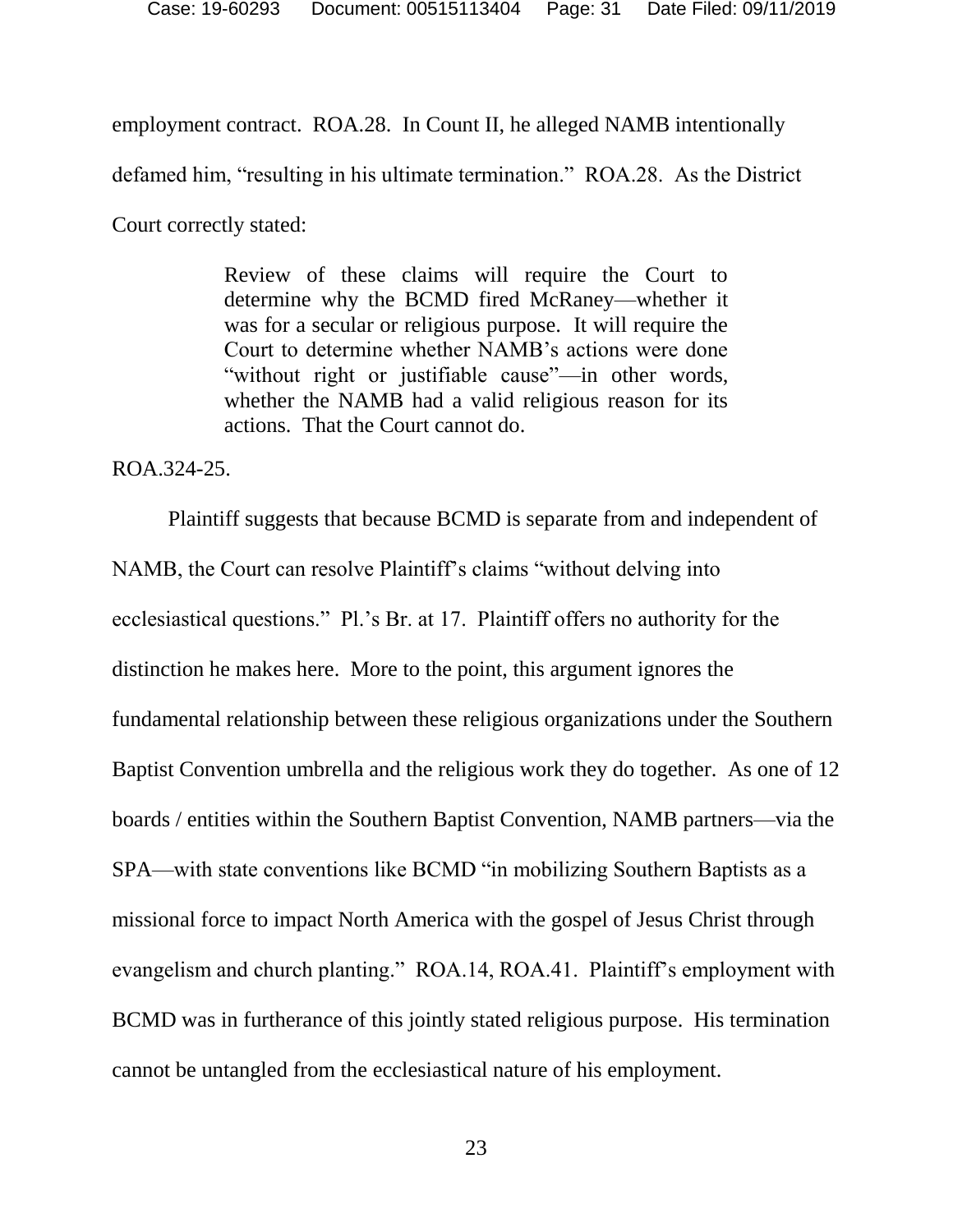Indeed, with the SPA as backdrop, discovery and trial will require the production of internal records from BCMD, NAMB, and various other ministry organizations, and will require ordained clergy to testify in open court regarding the nature of the religious mission at hand, the theological principles and standards at work, and why Plaintiff proved to be an unsuitable minister. Weighing the evidence as Rule 12(b)(1) permits, the District Court properly concluded this is a religious dispute between the principals and organizations involved. It is not the subject of a secular judicial proceeding in which monetary damages are the object.

Plaintiff's relies on *Marshall v. Munro*, 845 P.2d 424 (Ala. 1993), to suggest this Court can hear Plaintiff's interference with contract and defamation claims, but his reliance falls short. After serving two years as a pastor in Anchorage, the plaintiff in *Marshall* sought employment with another congregation. *Id.* at 425. He accepted a position at a church in Tennessee, but was notified upon arrival that the employment could not go forward "because of derogatory information" the church received from a pastor at another church, whose church duties included "respond[ing] to inquiries from other Presbyterian Churches which are considering 'calling' a specific pastor." *Id.* The plaintiff filed claims for defamation, breach of contract, and interference with contract against the other pastor, and the other pastor argued all of the claims concerned hiring and firing decisions unavailable for a secular court's consideration. *Id.*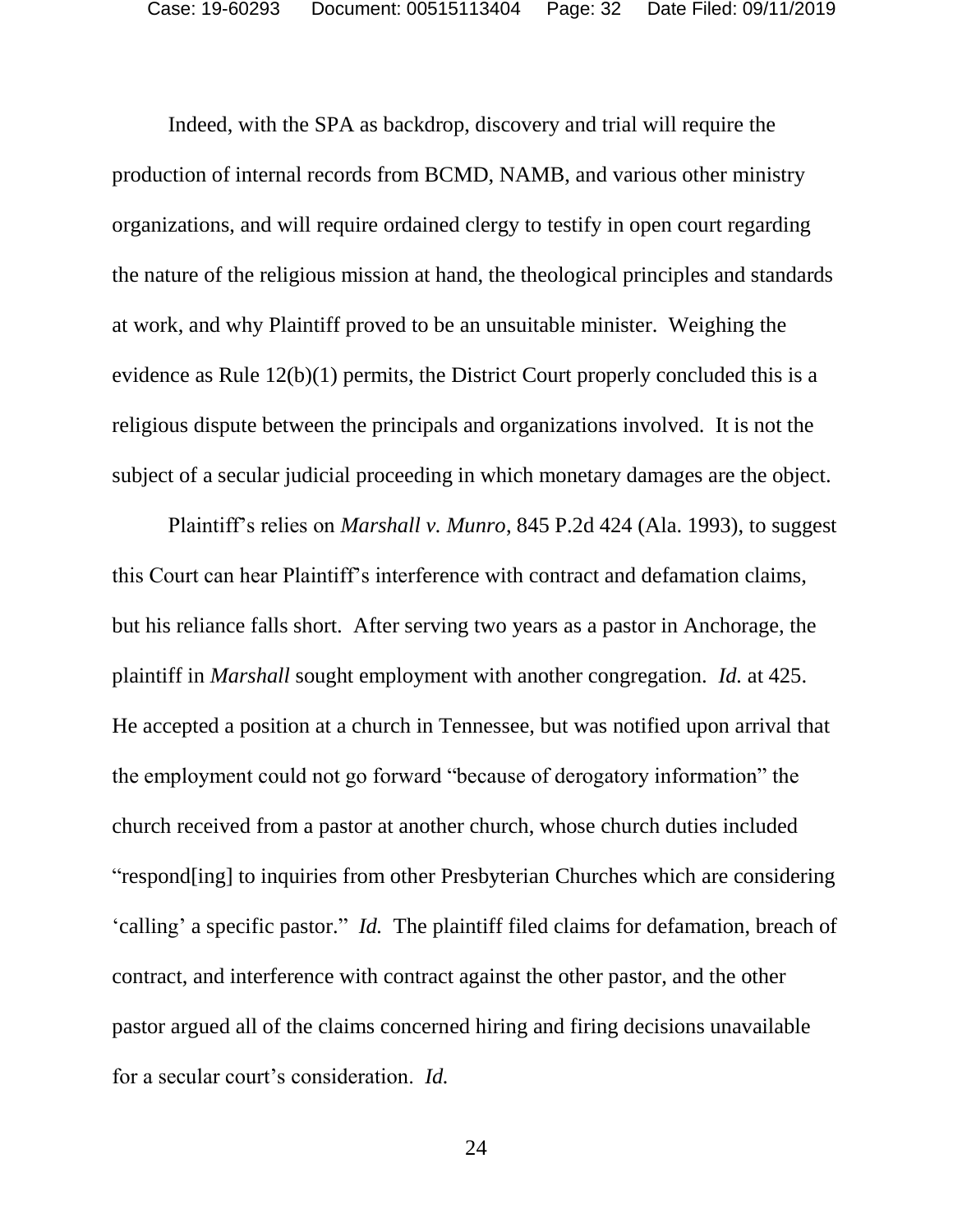The Supreme Court of Alaska affirmed the First Amendment-based dismissal of the breach of contract claim but reversed on defamation and interference with contract because the breach of contract claim "would require the court to interpret [the plaintiff's] and [the other pastor's] employment relationship," whereas the other counts did not. *Id.* at 428. As the court explained, "First Amendment concerns forbid us to imply contractual duties on religious entities. [The plaintiff] must rely upon administrative remedies the church provides for his contract claim, even if 'the church itself may be inadequate to provide a remedy.'" *Id.* (quoting *Higgins*, 210 Cal. App. 3d at 1175). As to the "derogatory information" the other pastor allegedly provided, *i.e.* that the plaintiff "was divorced, was dishonest, was unable to perform pastoral duties due to throat surgery, and had made an improper advance to a member of the Anchorage congregation," *id.* at 425, none of it concerned the plaintiff's qualifications as a pastor and, therefore, did not "involve an ecclesiastical dispute or an internal discipline proceeding." *Id.* at 428.

Unlike the interference with contract and defamation claims in *Marshall*, Plaintiff's interference with contract and defamation claims, as pled, "involve an ecclesiastical dispute" which is rooted in and intertwined with the primary ministry strategies of various religious organizations. Plaintiff put his own "firing" at issue in this lawsuit when he accused NAMB of causing it, and "secular courts will not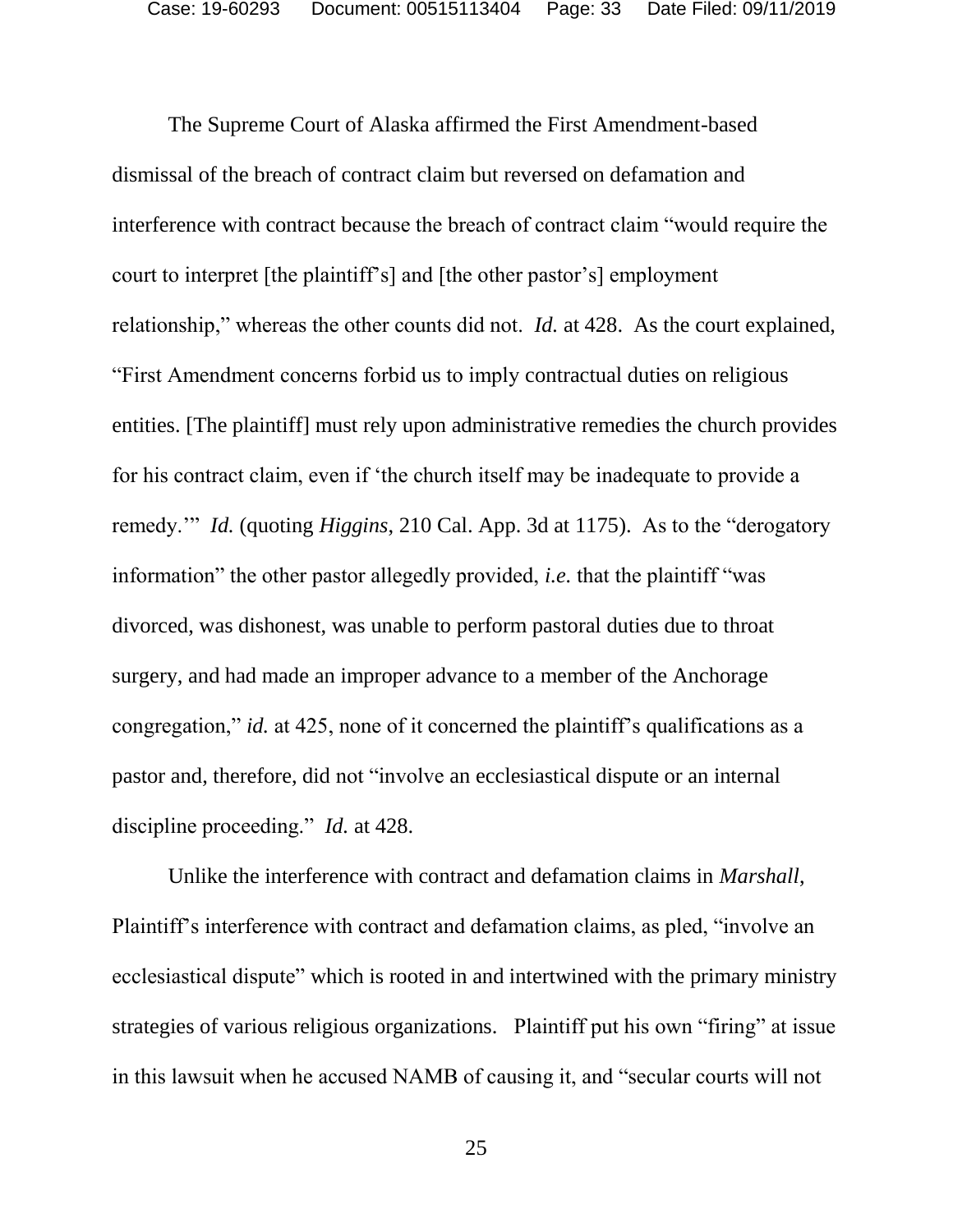attempt to right wrongs related to hiring, firing, discipline or administration of clergy." *Higgins v. Maher*, 210 Cal. App. 3d 1168, 1175 (1989). Those claims would clearly require the court to interpret Plaintiff's and BCMD's employment relationship, and NAMB's role, if any, in the decision-making process.

The District Court did not clearly err in weighing the evidence to determine it did not have jurisdiction to hear these claims. The dismissal should be affirmed. *See* Fed. R. Civ. P. 12(b)(1)*; MDPhysicians & Assocs., Inc.*, 957 F.2d at 181; *Williamson*, 645 F.2d at 413.

### ii. The Court correctly dismissed Plaintiff's speaking engagement claim and intentional infliction of emotional distress claim.

<span id="page-33-0"></span>The breadth of the ecclesiastical abstention doctrine is worth repeating. Religious institutions have the "power to decide for themselves, free from state interference, matters of church government as well as those of faith and doctrine." *Kedroff v. St. Nicholas Cathedral of Russian Orthodox Church in N. Am.*, 344 U.S. 94, 116 (1952). And matters relating to ministry "must necessarily be recognized as of prime ecclesiastical concern." *Simpson*, 494 F.2d at 494.

To that end, it is not the place of a secular court to delve into the decisionmaking process of the Mississippi religious organization that initially hired Plaintiff to speak at the Mission Symposium and subsequently cancelled the engagement. *See id.* ("Just as the initial function of selecting a minister is a matter of church administration and government, so are the functions which accompany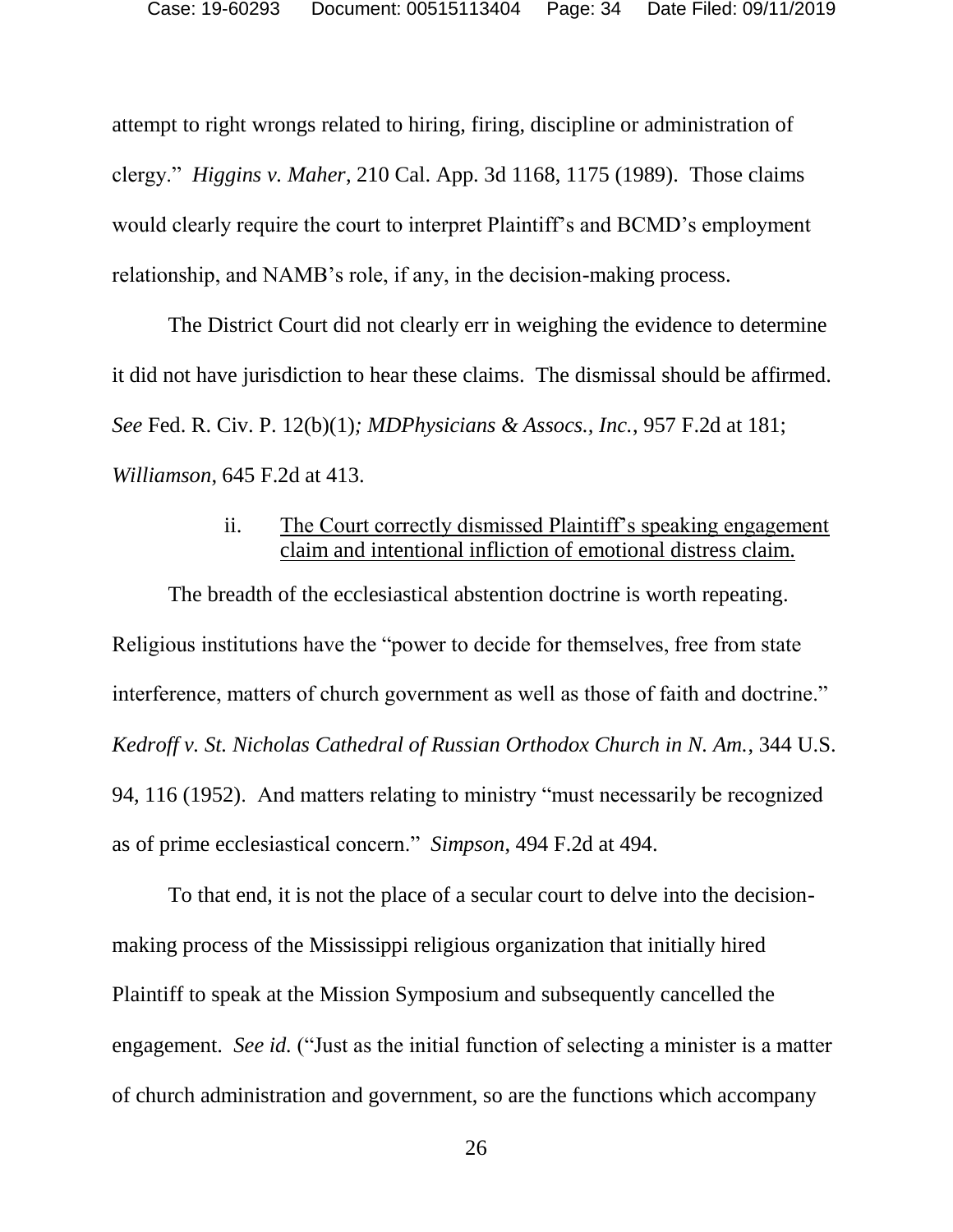such a selection."). Plaintiff did not allege, and there is no support that, the engagement was cancelled because of a libelous accusation, such as that he embezzled from BCMD. The Complaint is abundantly clear that the cancelled engagement tied back to Plaintiff's troubles with BCMD and NAMB.

Similarly, it is beyond a secular court's jurisdiction to ascertain whether an internal policy or governance reason prompted NAMB to place a small photograph of Plaintiff behind a reception counter at NAMB's home office. *See Anderson*, 2007 WL 161035, at \*4 (ecclesiastical abstention intended "to prevent the civil courts from engaging in unwarranted interference with the practices, internal affairs, and management of religious organizations"). In fact, Plaintiff conceded in response to NAMB's first motion to dismiss that "perhaps the posting of Plaintiff's picture at NAMB headquarters may have a religious purpose." ROA.108.

Plaintiff relies on *Guinn v. The Church of Christ of Collinsville*, 775 P.2d 766 (Okla. 1989), to suggest the Court should not have dismissed his speaking engagement and intentional infliction of emotional distress claims because they occurred post-termination. *See* Pl.'s Br. at 24-27. But *Guinn* concerned a church member completely detaching herself from the church, unlike Plaintiff here. In *Guinn*, the plaintiff filed suit after the church Elders publicly branded her a "fornicator," and shared the information with four area churches as part of the disciplinary process for her "sin." *Guinn*, 775 P.2d at 768-69. The court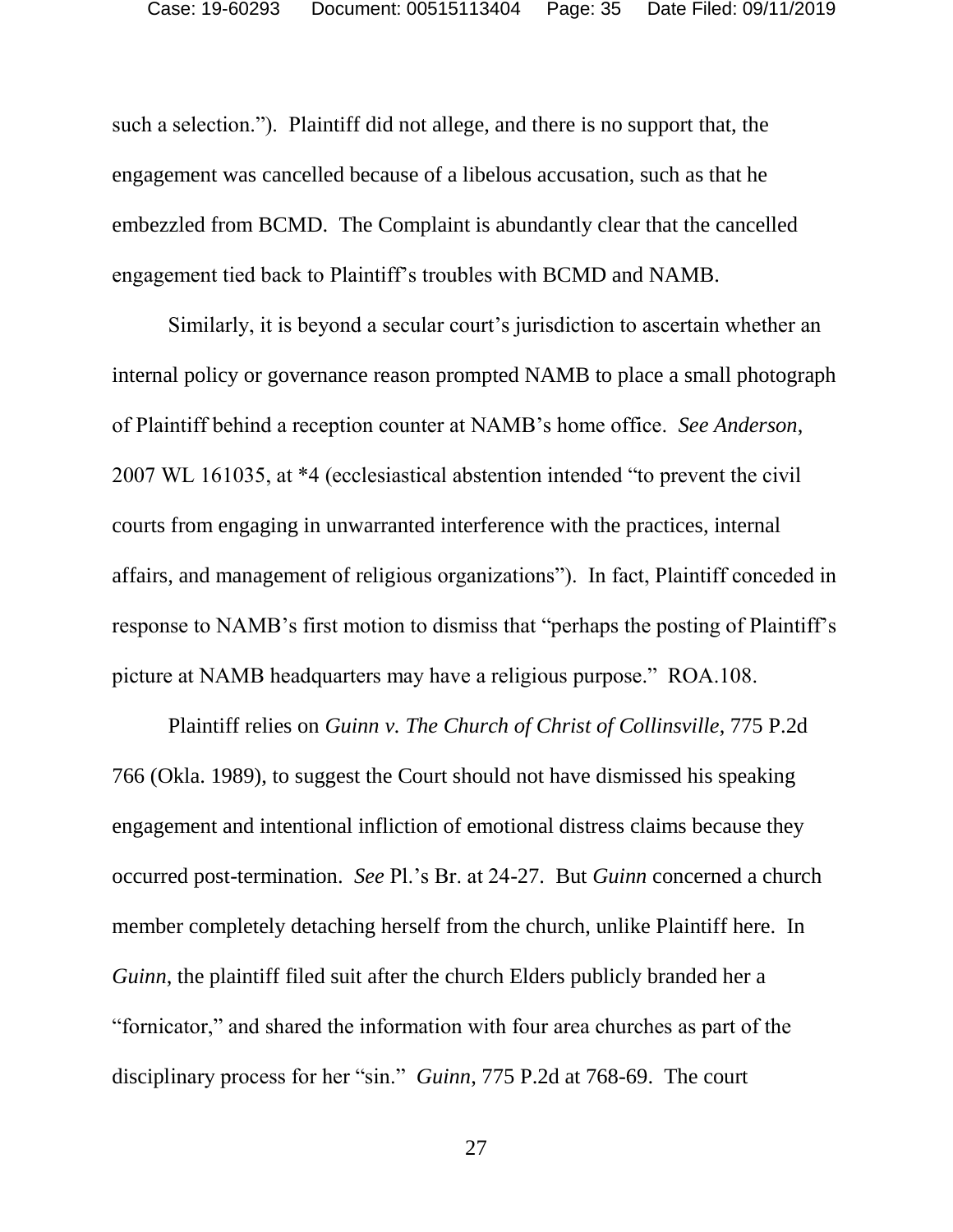concluded the Elders' disciplinary actions were not reviewable by a secular court while the plaintiff was a member of the congregation and consented to the disciplinary protocol, but they became viable for secular consideration when the plaintiff withdrew her membership from the church and no longer consented to its disciplinary proceedings. *See id.* at 774-76.

Here, although Plaintiff is no longer employed by BCMD, he is still an active member of the Southern Baptist Convention who is continuing in his ministry efforts. Two of his original causes of action demonstrate as much, namely speaking engagements at "a large mission emphasis" in Mississippi and at the Florida Baptist Convention Pastor's Conference. ROA.17. Plaintiff must recognize the distinction, as he quotes portions of *Guinn* in his appellate brief that make this very point. *See* Pl.'s Br. at 25-26 (quoting in part *Guinn*, 775 P.2d at 783) (explaining that in another case wherein pastor sued Elders for posttermination defamation, "the Elders had a 'qualified privilege' to communicate the reasons for the disciplinary withdrawal-of-fellowship proceedings" because, *inter alia*, "the congregation had a common interest in being informed about the questionable conduct of one among them who expressed the desire to continue ministering to them or to one of their neighboring assemblies").

In any event, *Guinn* does not support Plaintiff's position, as demonstrated by a later Oklahoma decision wherein the plaintiff unsuccessfully tried to apply *Guinn*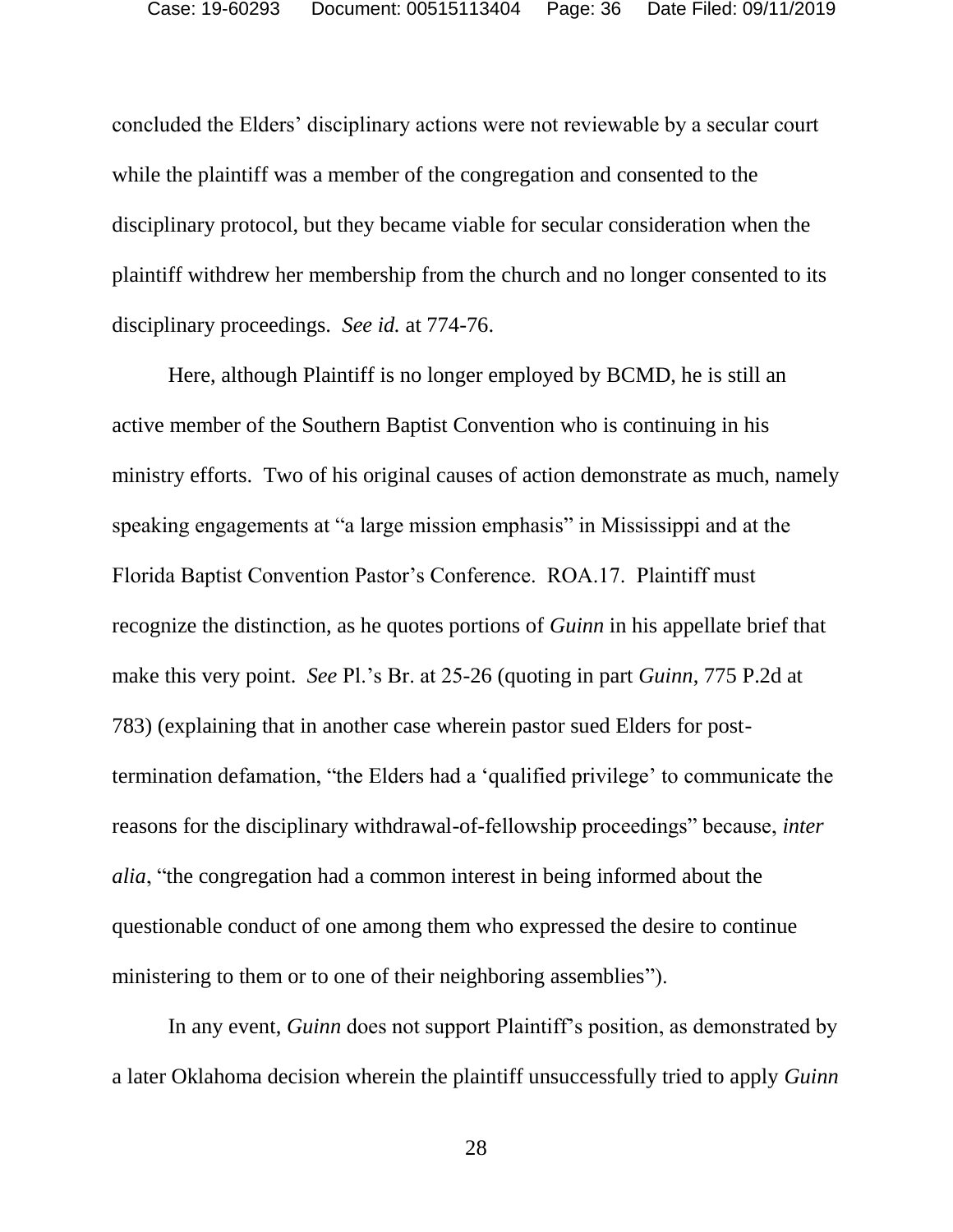in the same manner as Plaintiff tries here. In *Trice v. Burress*, 137 P.3d 1253 (Okla. Civ. App. 2006), the plaintiff filed a defamation claim for statements allegedly made by the church's Senior Minister six months after the plaintiff was terminated as Youth Director, namely that he was terminated because "he was questioning his sexuality." *Id.* at 1255-58. The court dismissed the claim, explaining that "statements by and between church members relating to the Church's reasons and motives for terminating parishioners' membership require an impermissible inquiry into Church disciplinary matters, and that the First Amendment precludes a member's defamation claim which clearly involves an internal conflict within the Church." *Id.* at 1258 (internal quotation marks and citation omitted).

It bears repeating that NAMB "exists to work with churches, associations and state conventions in mobilizing Southern Baptists as a missional force to impact North America with the gospel of Jesus Christ through evangelism and church planting." ROA.41. NAMB's interactions with other ministries and its internal administrative decisions are all in furtherance of this religious purpose. As the District Court stated here, there may be a "valid religious reason" for any of NAMB's alleged actions regarding the Louisville, Mississippi speaking engagement and the placement of Plaintiff's photo behind a desk in the NAMB office reception area. ROA.325. The First Amendment affords NAMB and other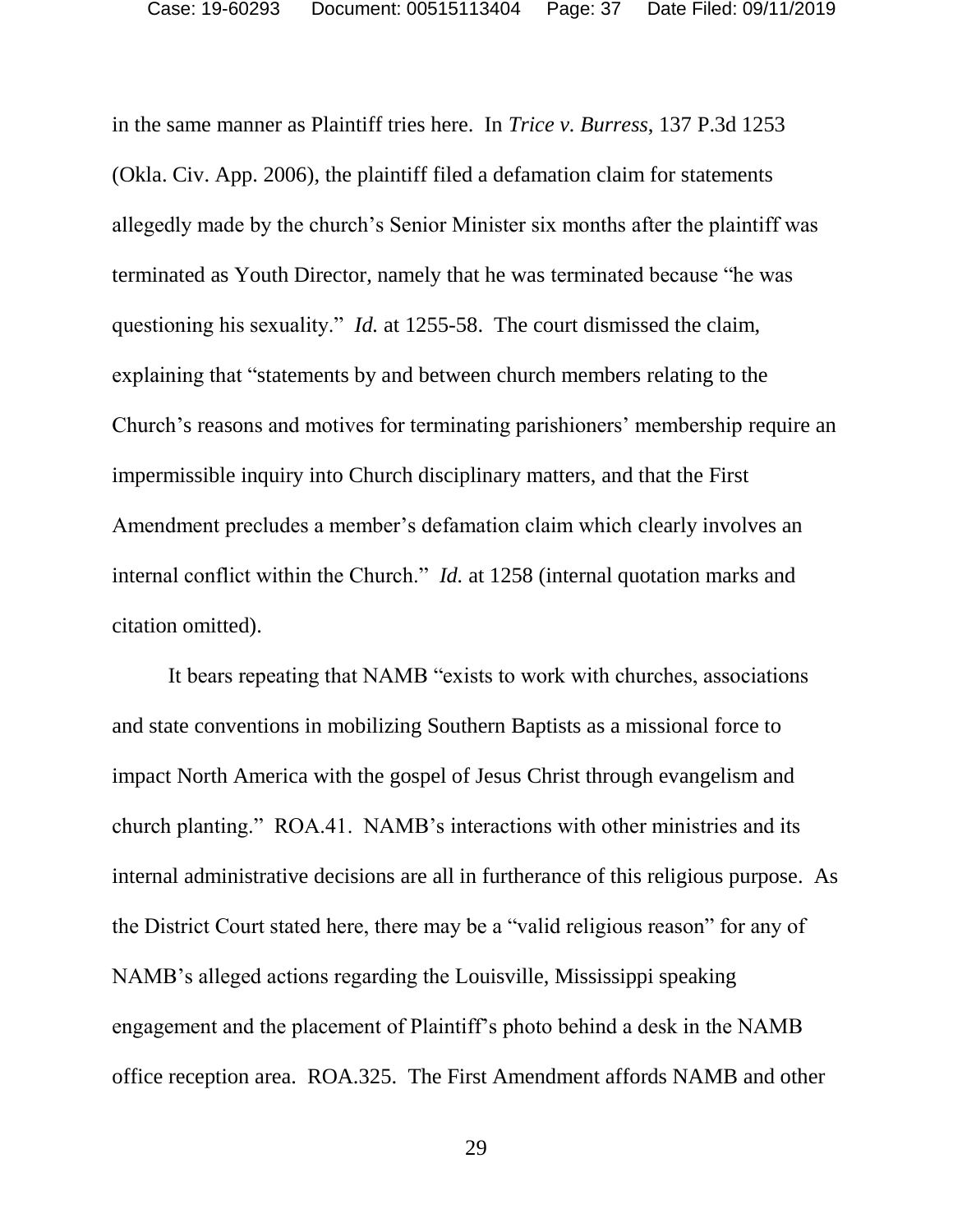religious organizations the freedom to make such administrative decisions free from state intervention and judicial inquiry.

Because there is no basis to find District Court's conclusions are clearly erroneous, this Court should affirm. *See* Fed. R. Civ. P. 12(b)(1); *MDPhysicians & Assocs., Inc.*, 957 F.2d at 181; *Williamson*, 645 F.2d at 413.

### <span id="page-37-0"></span>**C.** *The District Court correctly treated the ecclesiastical abstention doctrine as a jurisdictional bar and dismissed the case under the futility exception to 28 U.S.C. § 1447(c).*

The District Court properly construed the ecclesiastical abstention doctrine as depriving it of subject matter jurisdiction. Although courts in other jurisdictions treat the doctrine as a Rule 12(b)(6) affirmative defense, the Fifth Circuit applies the majority view and treats it as a Rule 12(b)(1) jurisdictional bar. *See Simpson v. Wells Lamont Corp.*, 494 F.2d 490 (5th Cir. 1974); *see also Gregorio v. Hoover*, 238 F. Supp. 3d 37, 45 (D. D.C. 2017) (noting the majority approach recognizes "the long-standing practice of treating questions of ecclesiastical entanglement as jurisdictional").

To that end, the ecclesiastical abstention doctrine is not merely a bar to federal jurisdiction, but also a bar to state jurisdiction. When both federal and state courts lack subject matter jurisdiction over a case, the Fifth Circuit recognizes a futility exception to 28 U.S.C. § 1447(c), which permits a district court to dismiss an action, rather than remand it, for lack of subject matter jurisdiction. *See, e.g.*,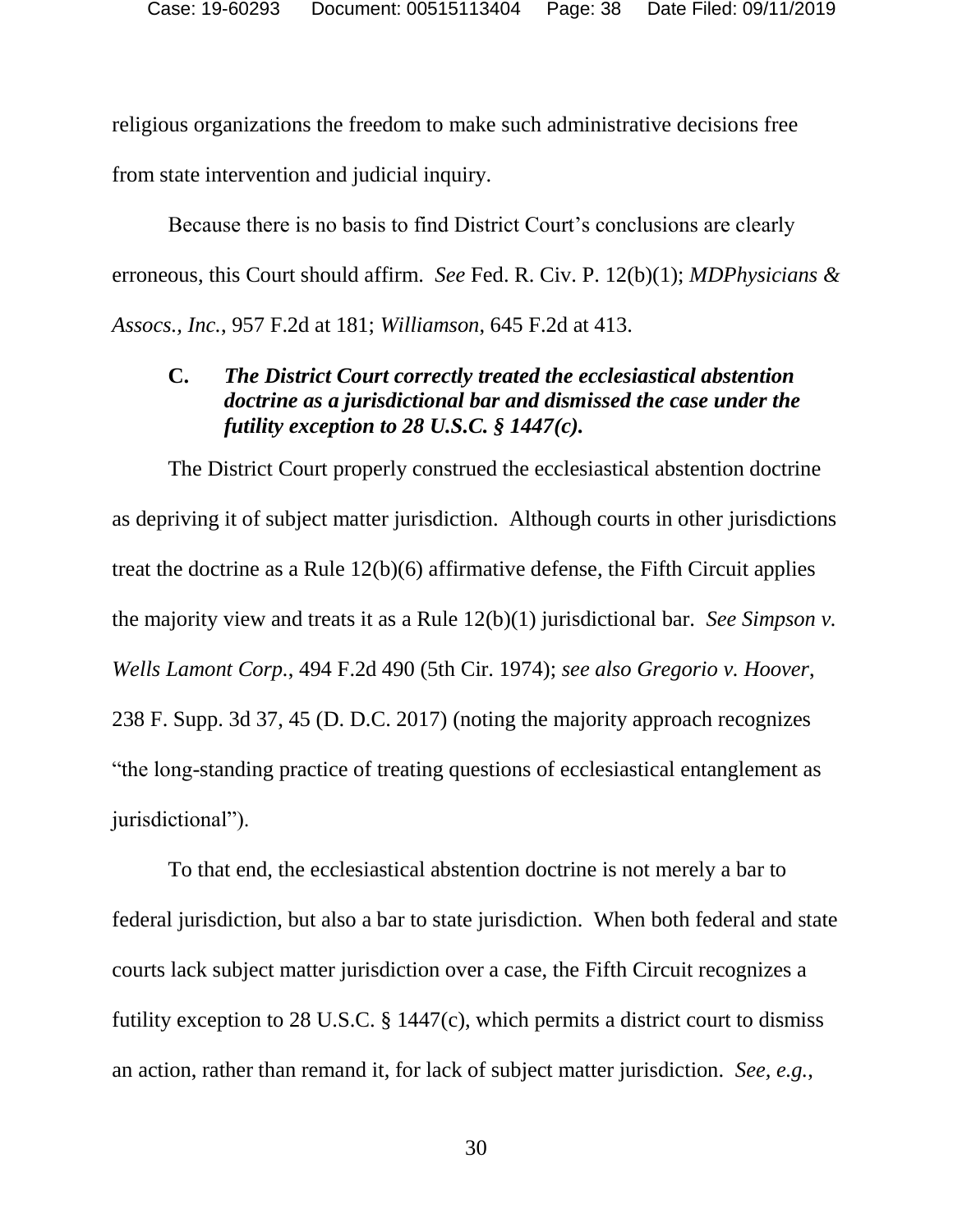*Asarco, Inc. v. Glenara, Ltd.*, 912 F.2d 784, 787 (5th Cir. 1990) (where state court would be bound by ruling of federal court in case originally brought in state court, "remand thus would be a futile gesture, wasteful of scarce judicial resources"); *Boaz Legacy, L.P. v. Roberts*, 528 F. App'x 318, 319 (5th Cir. 2016) (affirming district court's decision to dismiss, rather than remand, because "the state court in which it was brought also would lack jurisdiction"); *Underhill v. Porter*, 35 F.3d 560, at \*2 (5th Cir. Aug. 24, 1994) (per curium) (affirmed dismissal, rather than remand, in sovereign immunity context because waiver of immunity "is a prerequisite to the exercise of jurisdiction over the United States by any court, state or federal"); *see also Advocates for Individuals with Disabilities LLC v. MidFirst Bank*, 279 F. Supp. 3d 891, 895 (D. Ariz. 2017) ("The federal court's decision to dismiss the case rather than remand it for the inevitable dismissal in state court prevented any further waste of valuable judicial time and resources, not to mention waste of the parties' legal fees." (internal quotations marks and citation omitted)).

The ecclesiastical abstention doctrine applies with equal force in both state and federal courts. *See, e.g.*, *Mallette v. Church of God Int'l.*, 789 So. 2d 120, 124 (Miss. Ct. App. 2001) (noting the ecclesiastical abstention doctrine applies to "civil courts," and its reach "includes church-related questions of discipline, faith, rule, custom, or law" (quoting *Serbian E. Orthodox Diocese v. Milivojevich*, 426 U.S. 696, 710 (1976))). Even Plaintiff agrees "that if the federal lower court lacks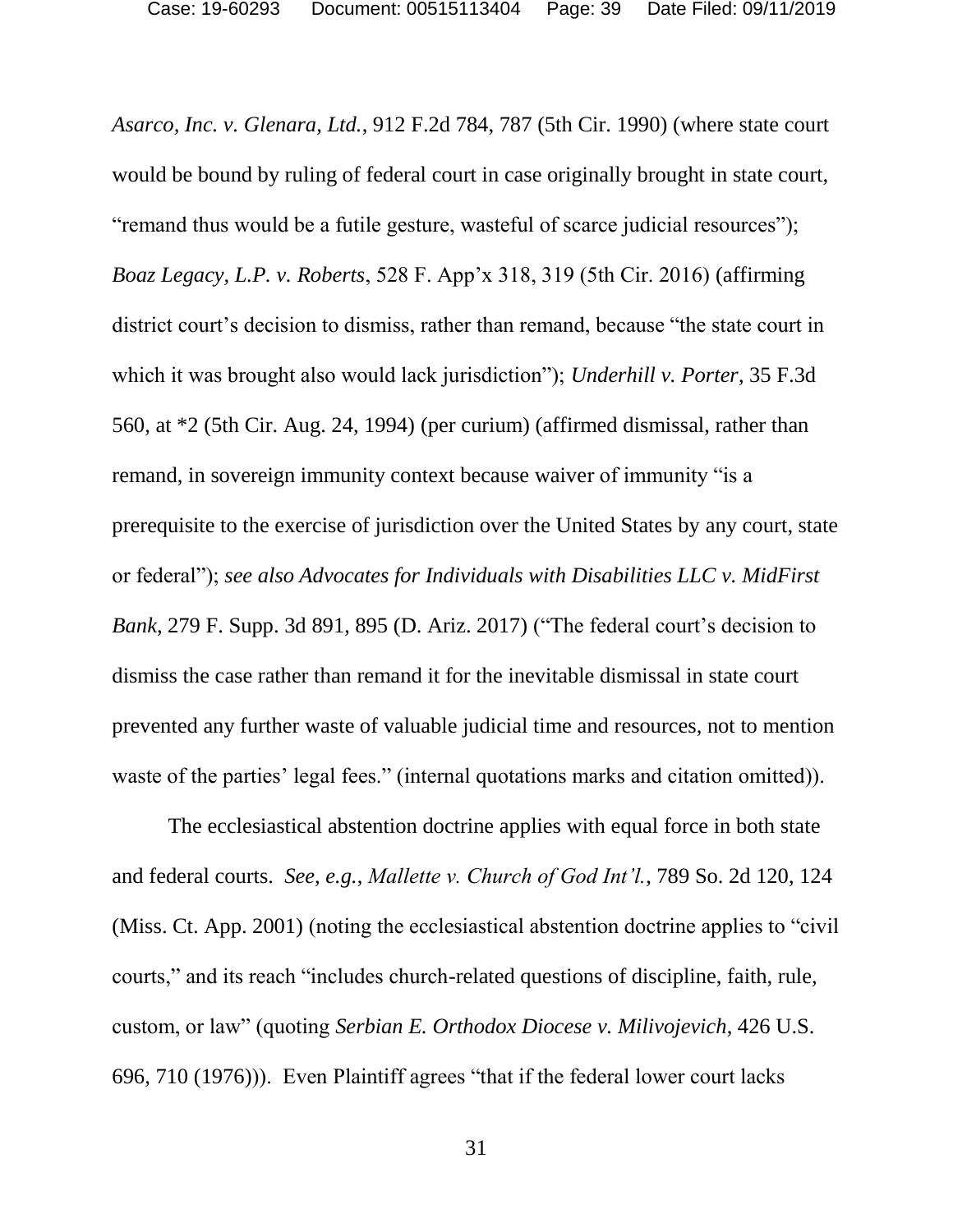subject matter jurisdiction then so would the State Court." Pl.'s Br. at 27. With fundamental religious liberty guaranteed by the First Amendment, application of the futility exception is even more appropriate here than in the above-cited cases, as remand would require further entanglement by another civil court into affairs which have already been ruled constitutionally off-limits.

The District Court's application of the futility exception to dismiss the case with prejudice should be affirmed.

#### **CONCLUSION**

<span id="page-39-0"></span>Plaintiff's claims cannot be untangled from the ecclesiastical nature of Plaintiff's employment with BCMD and the evangelism and church planting work Plaintiff, BCMD, and NAMB do as Southern Baptists. Consideration of any of Plaintiff's claims would improperly delve into internal church affairs and management, and would result in a secular court questioning the religious decision-making of a church. The District Court, correctly applying Rule 12(b)(1), appropriately found the case could no longer proceed, and this Court should not disturb that conclusion.

For all of these reasons, NAMB respectfully requests that this Court affirm the District Court's dismissal of Plaintiff's claims for lack of personal jurisdiction under the ecclesiastical abstention doctrine. NAMB requests all other and further relief which the Court may deem appropriate.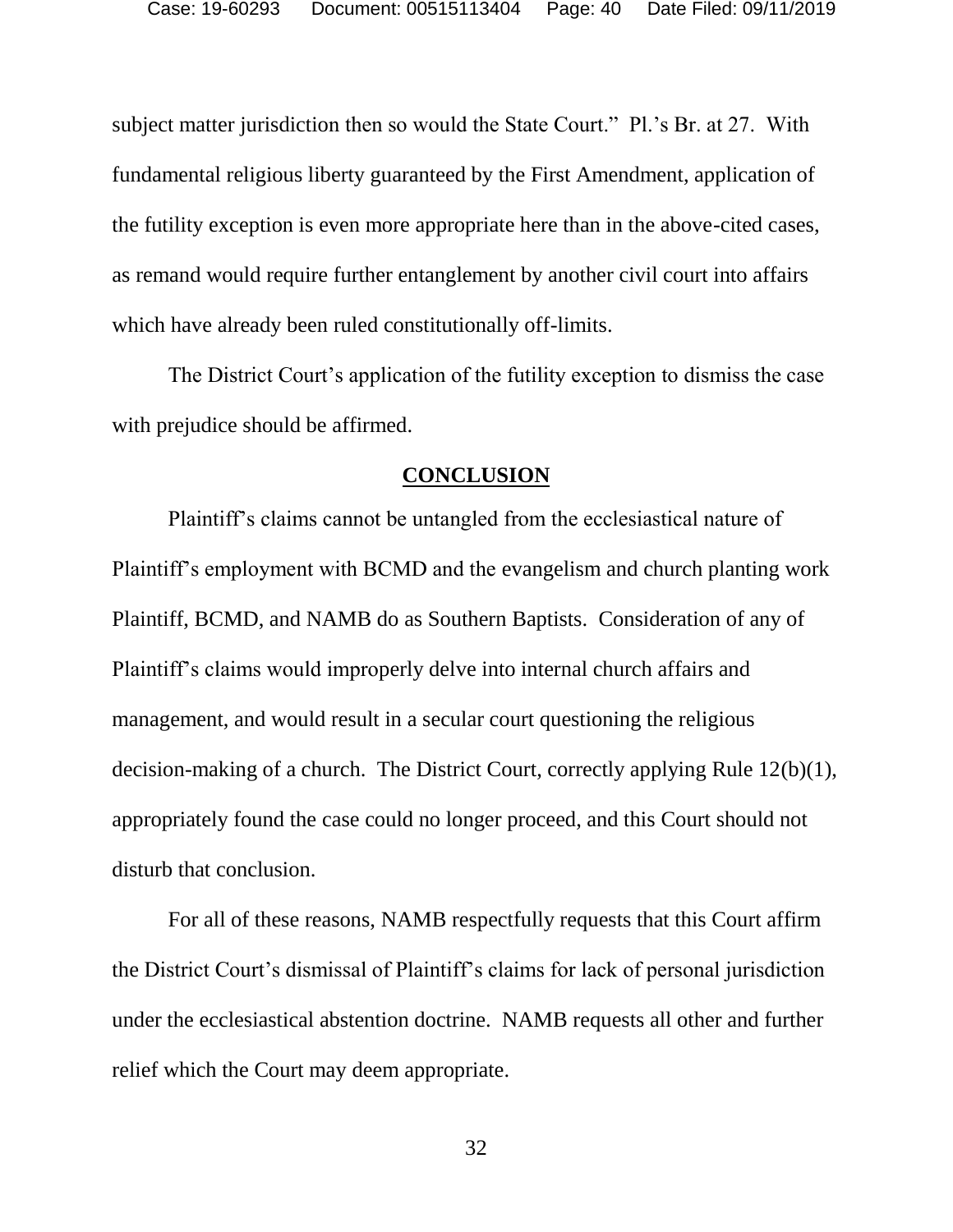SUBMITTED BY:

*s/ Kathleen Ingram Carrington* Kathleen I. Carrington (MB No. 104220) Donna Brown Jacobs (MB No. 8371) Joshua J. Wiener (MB No. 7185) Butler Snow LLP 1020 Highland Colony Parkway Ridgeland, MS 39157 (601) 948-5711 (tel) (601) 985-4500 (fax) kat.carrington@butlersnow.com donna.jacobs@butlersnow.com josh.wiener@butlersnow.com

Counsel for Defendant-Appellee The North American Mission Board of the Southern Baptist Convention, Inc.

### **CERTIFICATE OF SERVICE**

<span id="page-40-0"></span>I certify that on September 11, 2019, this document was served via the

Court's CM/ECF Document Filing System upon the following registered CM/ECF

users:

W. Harvey Barton, II Barton Law Firm, PLLC 3007 Magnolia Street Pascagoula, MS 39567 harvey@wbartonlaw.com

*Counsel for Plaintiff-Appellant Will McRaney*

*s/ Kathleen Ingram Carrington*